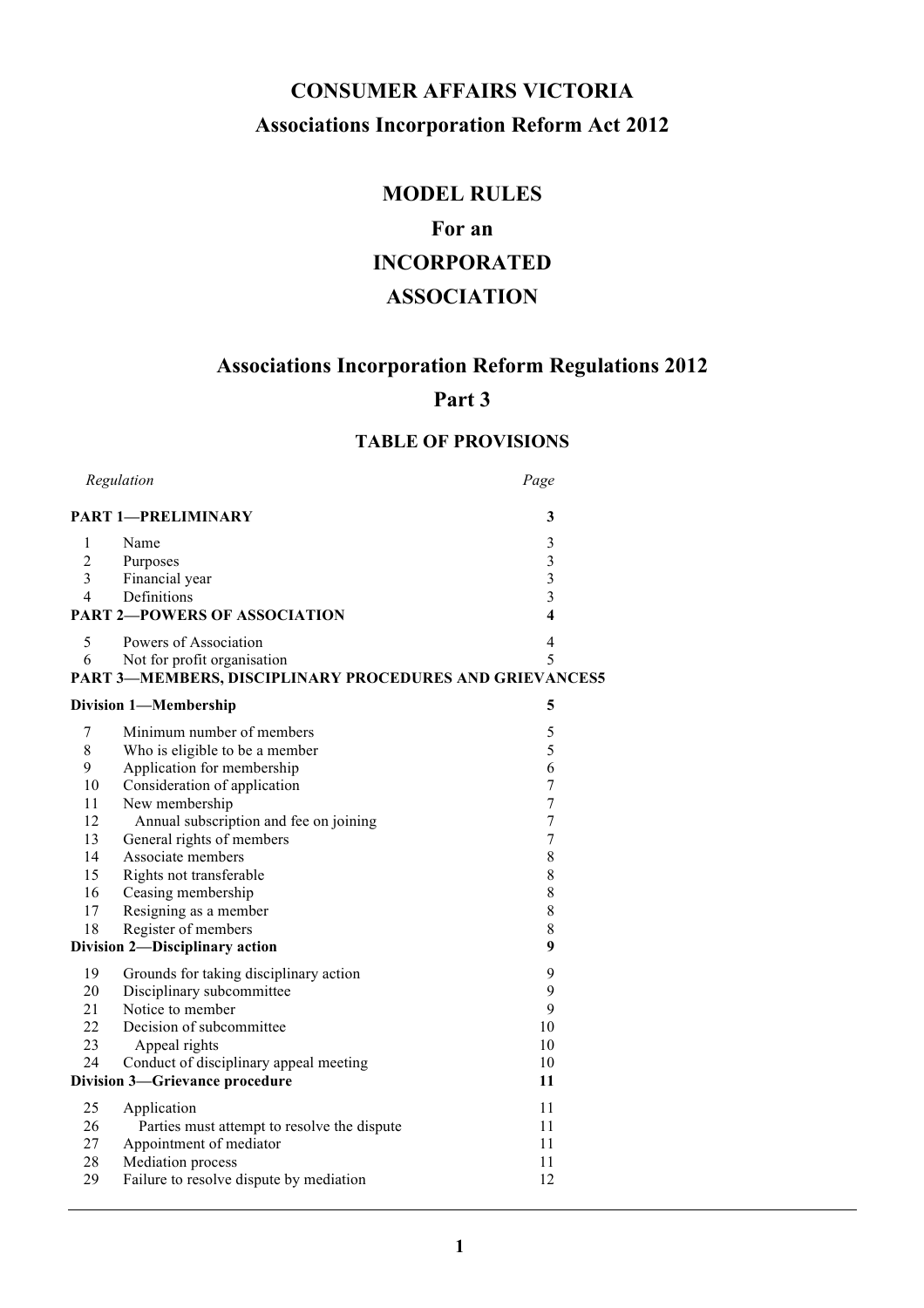|                                | <b>PART 4-GENERAL MEETINGS OF THE ASSOCIATION</b>                   | 12       |  |
|--------------------------------|---------------------------------------------------------------------|----------|--|
| 30                             | Annual general meetings                                             | 12       |  |
| 31                             | Special general meetings                                            | 12       |  |
| 32                             | Special general meeting held at request of members                  | 12       |  |
| 33                             | Notice of general meetings                                          | 13       |  |
| 34                             | Proxies                                                             | 13       |  |
| 35                             | Use of technology                                                   | 14       |  |
| 36                             | Quorum at general meetings                                          | 14       |  |
| 37                             | Adjournment of general meeting                                      | 15       |  |
| 38                             | Voting at general meeting                                           | 15       |  |
| 39                             | Special resolutions                                                 | 15       |  |
| 40                             | Determining whether resolution carried                              | 15       |  |
| 41                             | Minutes of general meeting                                          | 16       |  |
|                                | <b>PART 5-COMMITTEE</b>                                             | 16       |  |
| Division 1-Powers of Committee |                                                                     |          |  |
|                                |                                                                     | 16       |  |
| 42                             | Role and powers                                                     | 16       |  |
| 43                             | Delegation                                                          | 16       |  |
|                                | Division 2-Composition of Committee and duties of members           | 17       |  |
| 44                             | Composition of Committee                                            | 17       |  |
| 45                             | <b>General Duties</b>                                               | 17       |  |
| 46                             | President and Vice-President                                        | 17       |  |
| 47                             | Secretary                                                           | 18       |  |
| 48                             | Treasurer                                                           | 18       |  |
|                                | Division 3—Election of Committee members and tenure of office       | 18       |  |
| 49                             | Who is eligible to be a Committee member                            | 19       |  |
| 50                             | Positions to be declared vacant                                     | 19       |  |
| 51                             | Nominations                                                         | 19       |  |
| 52                             | Election of President etc.                                          | 19       |  |
| 53                             | Election of ordinary members                                        | 19       |  |
| 54                             | Ballot                                                              | 20       |  |
| 55                             | Term of office                                                      | 20       |  |
| 56                             | Vacation of office                                                  | 21       |  |
| 57                             |                                                                     | 21       |  |
|                                | Filling casual vacancies<br><b>Division 4-Meetings of Committee</b> | 21       |  |
|                                |                                                                     |          |  |
| 58                             | Meetings of Committee                                               | 21<br>21 |  |
| 59                             | Notice of meetings                                                  | 22       |  |
| 60                             | Urgent meetings<br>Procedure and order of business                  | 22       |  |
| 61                             |                                                                     |          |  |
| 62                             | Use of technology                                                   | 22       |  |
| 63                             | Quorum                                                              | 22       |  |
| 64                             | Voting                                                              | $22\,$   |  |
| 65                             | Conflict of interest                                                | 23       |  |
| 66                             | Minutes of meeting                                                  | 23       |  |
| 67                             | Leave of absence                                                    | 23       |  |
|                                | <b>PART 6-FINANCIAL MATTERS</b>                                     | 23       |  |
| 68                             | Source of funds                                                     | 23       |  |
|                                | 69 Management of funds                                              | 24       |  |
| 70                             | Financial records                                                   | 24       |  |
| 71                             | <b>Financial statements</b>                                         | 24       |  |
|                                | <b>PART 7-GENERAL MATTERS</b>                                       | 24       |  |
| 72                             | Common seal                                                         | 24       |  |
| 73                             | Registered address                                                  | 25       |  |
| 74                             | Notice requirements                                                 | 25       |  |
| 75                             | Custody and inspection of books and records                         | 25       |  |
| 76                             | Winding up and cancellation                                         | 26       |  |
| 77                             | Alteration of Rules                                                 | 26       |  |
|                                |                                                                     |          |  |
|                                |                                                                     |          |  |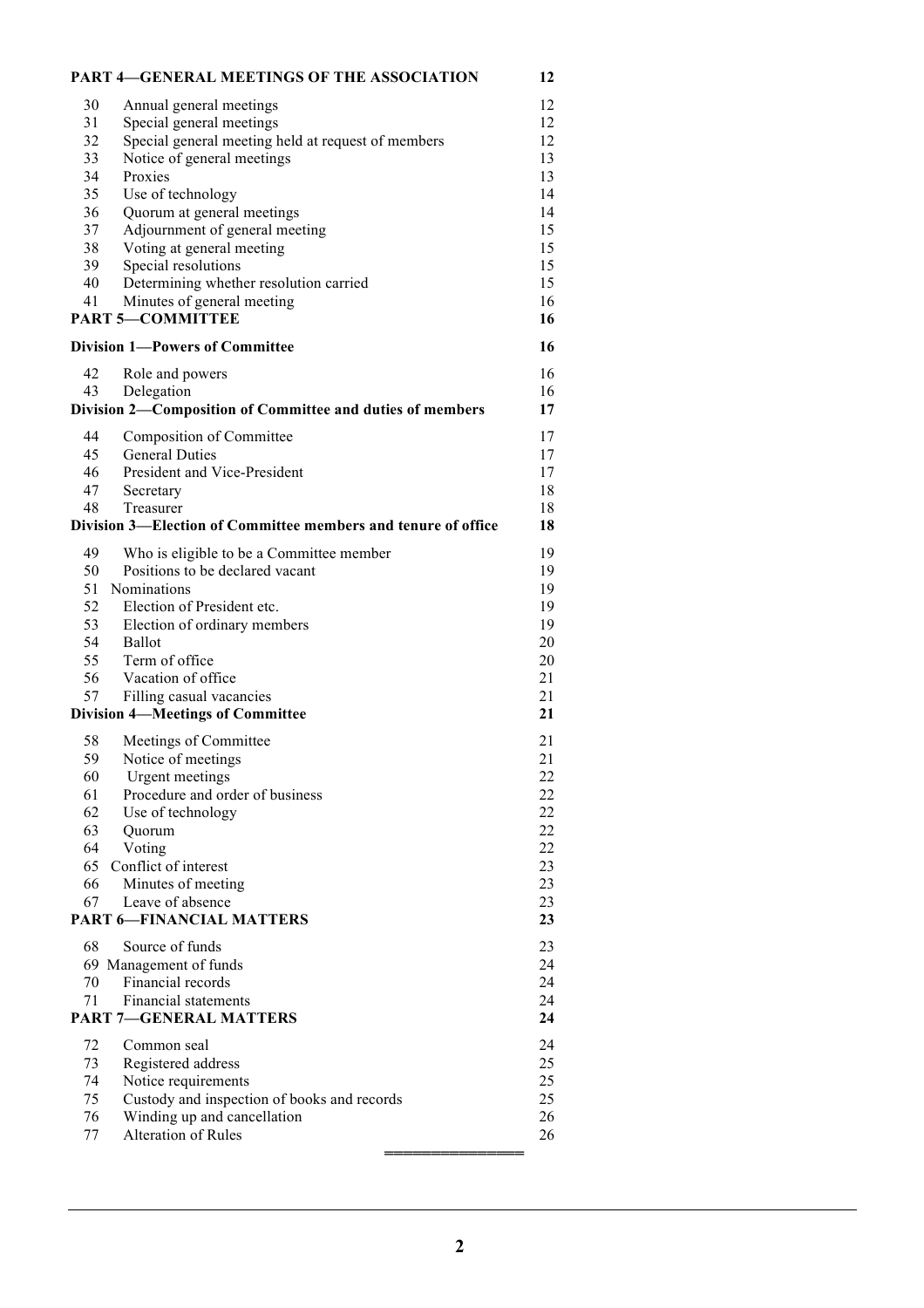#### **Model Rules for an Incorporated Association**

#### **Note**

The persons who from time to time are members of the Association are an incorporated association by the name given in rule 1 of these Rules.

Under section 46 of the **Associations Incorporation Reform Act 2012**, these Rules are taken to constitute the terms of a contract between the Association and its members.

#### **PART 1—PRELIMINARY**

#### **1 Name**

The name of the incorporated association is "Australia and New Zealand Headache Society Incorporated". (ANZHS)

#### **Note**

Under section 23 of the Act, the name of the association and its registration number must appear on all its business documents.

#### **2 Purposes**

The purposes of the association are—

Core Goal. The core goal of ANZHS is to improve the lives of headache sufferers.

Specific Objectives. The objectives of ANZHS are to:

- a) To promote headache research and to conduct such research in a scientific and ethical manner.
- b) To provide a forum for the interchange of ideas related to the problem of headache.
- c) To educate physicians, other health professionals and the general public in the diagnosis and management of headache.
- d) To develop relationships with key governmental, business and health care agencies and officials to communicate the economic, political and human importance of headache.
- e) To foster international relationships with other Headache Societies, including participation in research, education and the International Headache Congress.

To do all such other lawful acts, deeds and things as are incidental or conducive with the attainment of the above aims or any of them or any such other acts, deeds or things that may be conducive to the progress and welfare of the Society and its members.

To meet these objectives ANZHS will develop and provide scientific meetings, educational courses, a newsletter and potentially a journal, as well as other methods contributing to the increased knowledge of headache and related painful conditions.

#### **3 Financial year**

The financial year of the Association is each period of 12 months ending on the last day of February.

#### **4 Definitions**

In these Rules—

*absolute majority*, of the Committee, means a majority of the committee members currently holding office and entitled to vote at the time (as distinct from a majority of committee members present at a committee meeting);

*associate member* means a member referred to in rule 14(1);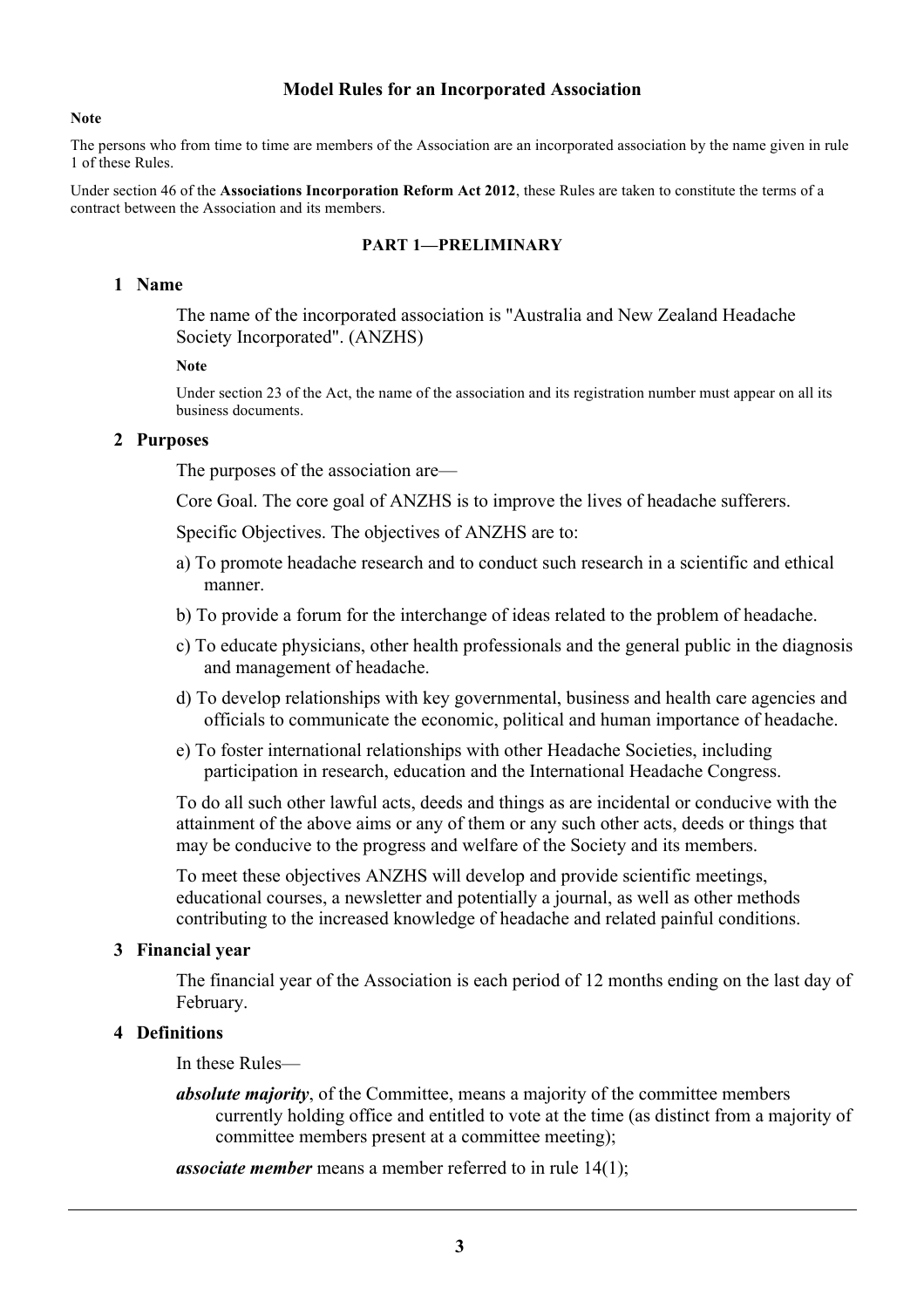- *Chairperson*, of a general meeting or committee meeting, means the person chairing the meeting as required under rule 46;
- *Committee* means the Committee having management of the business of the Association;
- *committee meeting* means a meeting of the Committee held in accordance with these Rules;
- *committee member* means a member of the Committee elected or appointed under Division 3 of Part 5;
- *disciplinary appeal meeting* means a meeting of the members of the Association convened under rule 23(3);
- *disciplinary meeting* means a meeting of the Committee convened for the purposes of rule 22;
- *disciplinary subcommittee* means the subcommittee appointed under rule 20;

*financial year* means the 12 month period specified in rule 3;

- *general meeting* means a general meeting of the members of the Association convened in accordance with Part 4 and includes an annual general meeting, a special general meeting and a disciplinary appeal meeting;
- *member* means a member of the Association;
- *member entitled to vote* means a member who under rule 13(2) is entitled to vote at a general meeting;
- *special resolution* means a resolution that requires not less than three-quarters of the members voting at a general meeting, whether in person or by proxy, to vote in favour of the resolution;
- *the Act* means the **Associations Incorporation Reform Act 2012** and includes any regulations made under that Act;
- *the Registrar* means the Registrar of Incorporated Associations.

#### **PART 2—POWERS OF ASSOCIATION**

#### **5 Powers of Association**

- (1) Subject to the Act, the Association has power to do all things incidental or conducive to achieve its purposes.
- (2) Without limiting subrule (1), the Association may—
	- (a) acquire, hold and dispose of real or personal property;
	- (b) open and operate accounts with financial institutions;
	- (c) invest its money in any security in which trust monies may lawfully be invested;
	- (d) raise and borrow money on any terms and in any manner as it thinks fit;
	- (e) secure the repayment of money raised or borrowed, or the payment of a debt or liability;
	- (f) appoint agents to transact business on its behalf;
	- (g) enter into any other contract it considers necessary or desirable.
- (3) The Association may only exercise its powers and use its income and assets (including any surplus) for its purposes.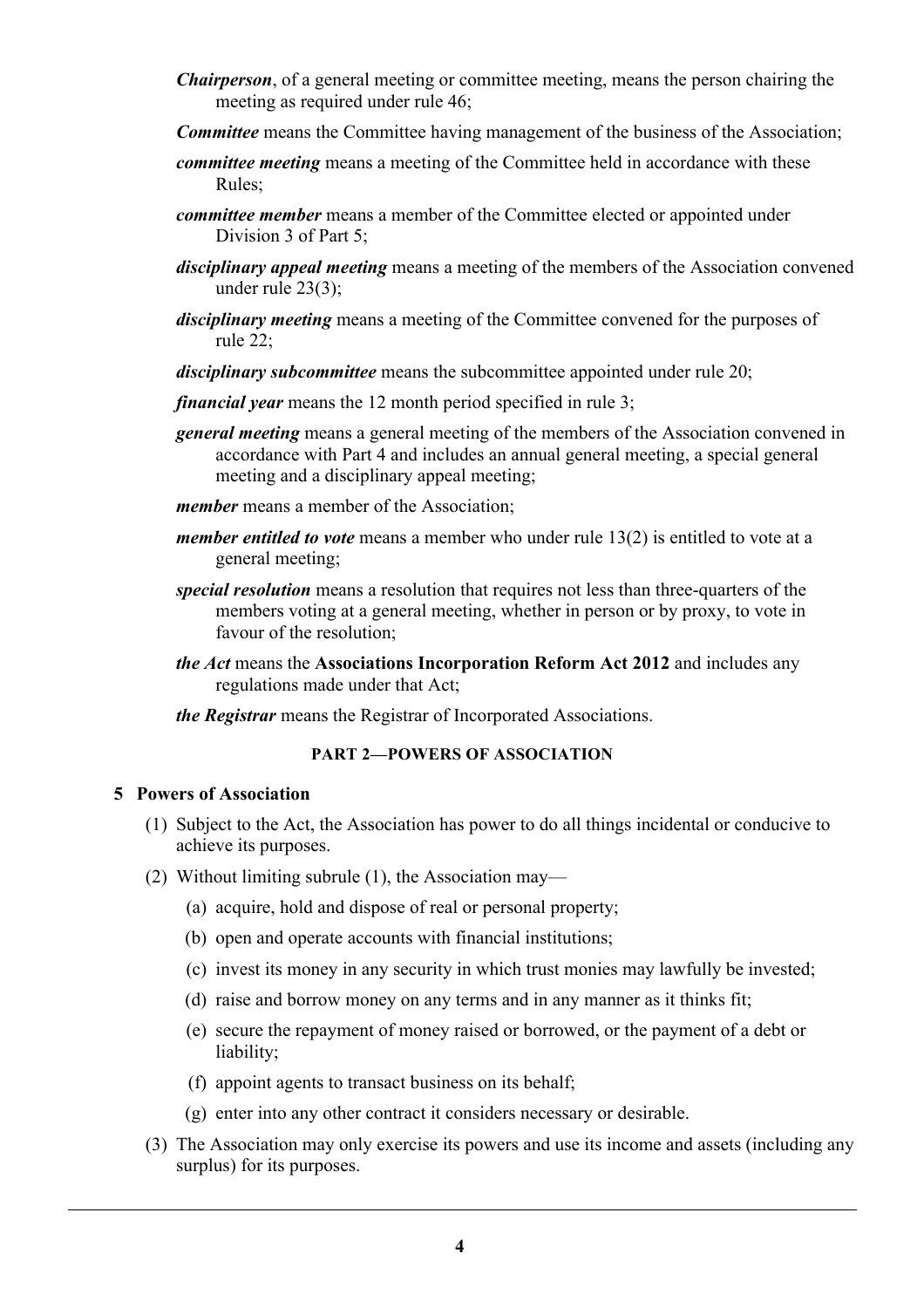## **6 Not for profit organisation**

- (1) The Association must not distribute any surplus, income or assets directly or indirectly to its members.
- (2) Subrule (1) does not prevent the Association from paying a member—
	- (a) reimbursement for expenses properly incurred by the member; or
	- (b) for goods or services provided by the member—

if this is done in good faith on terms no more favourable than if the member was not a member.

#### **Note**

Section 33 of the Act provides that an incorporated association must not secure pecuniary profit for its members. Section 4 of the Act sets out in more detail the circumstances under which an incorporated association is not taken to secure pecuniary profit for its members.

## **PART 3—MEMBERS, DISCIPLINARY PROCEDURES AND GRIEVANCES**

## **Division 1—Membership**

#### **7 Minimum number of members**

The Association must have at least 5 members.

## **8 Who is eligible to be a member**

Any person who supports the purposes of the Association is eligible for membership.

There shall be the following general classes of members:

**Active Members.** Active members will be accepted after being nominated and seconded by existing members of the ANZHS, with final approval of membership by the Council. Active members shall be doctors with a Bachelor of Medicine (or equivalent overseas qualification) including, but not restricted to, neurologists, pain specialists, anaesthetists, neurosurgeons and general practitioners; or scientific researchers in the field of headache with a PhD. Any previous members from the disincorporated previous Australian Headache Society (AHS) will be invited as full members to the new ANZHS. Under special circumstances members, including council members, may recommend individuals with other academic credentials for consideration by the Council. Active members will be elected subject to approval of the Council. They are subject to automatic annual reappointment provided they remain in good professional standing and have paid their dues in accordance with the Rules and Regulations of ANZHS. Active members may vote and have the "privilege of the floor" at all member meetings of ANZHS at which matters are presented to the members for a vote and as members of its Committees. Active members may hold office and serve on Committees as designated by the President. Dues and other fees of ANZHS shall be set forth in the Rules and Regulations. Dues and other fees may be waived due to illness or hardship, by the Council.

**Emeritus Members.** Emeritus Members shall previously have been Active members. They may apply for Emeritus membership status by submitting a written application to the Secretaries explaining the reason for the application, namely full retirement from practice. Emeritus membership will be subject to approval by the Council. The Emeritus members will have all of the privileges of an Active member. Reduced dues and other fees shall be set forth in the Rules and Regulations.

**Honorary Members.** Honorary Members shall be any persons, whether in the medical profession or not, who have made a major contribution to ANZHS, to the improvement of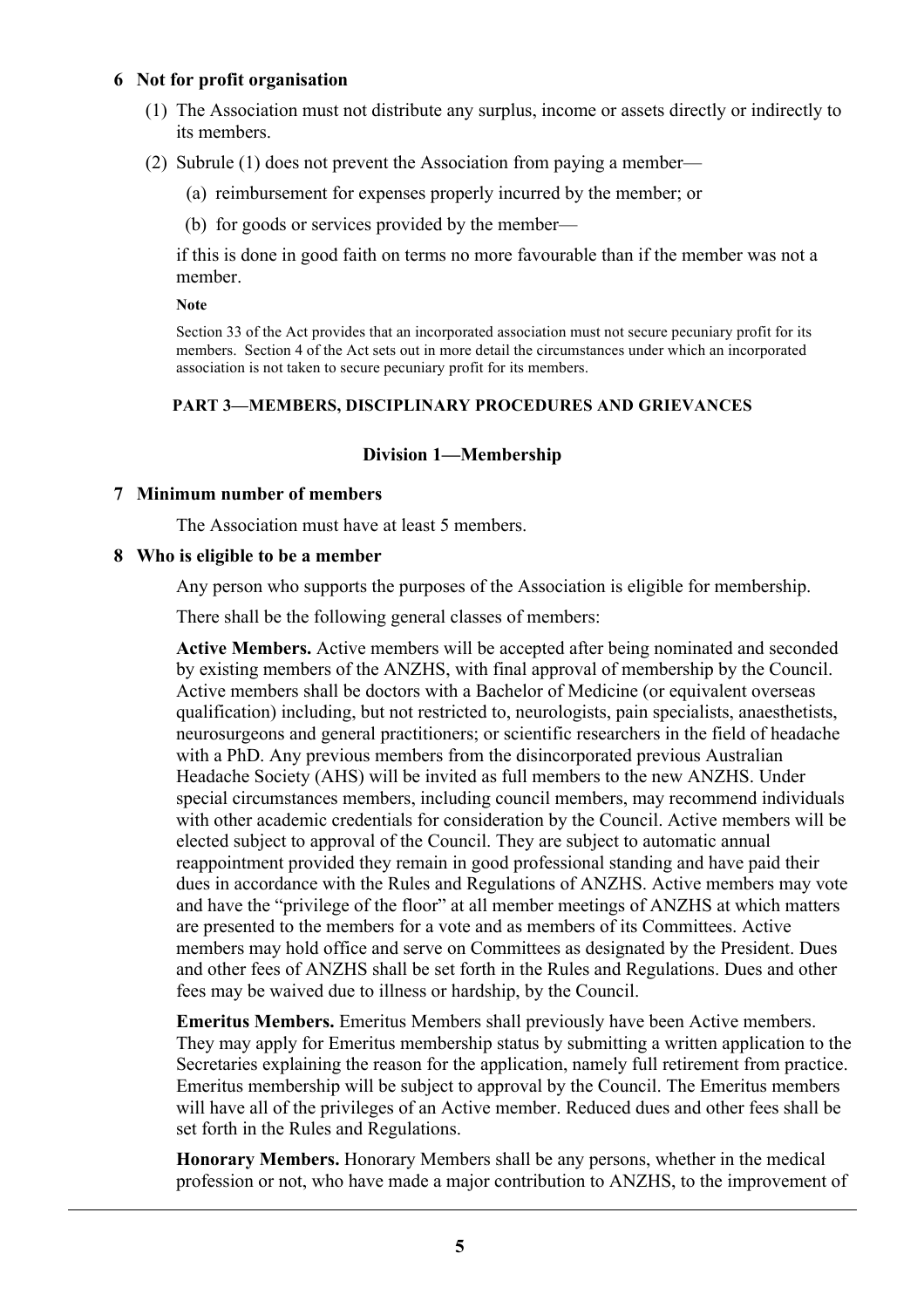care of headache patients or to the knowledge about the nature and management of headache and related painful conditions. Honorary members are elected by unanimous vote of the Council. Honorary members may vote at annual and serve on committees. Dues or other fees shall be set forth in the Rules and Regulations or other pronouncement of the Council.

**Regent Members.** Regent Members shall be Active Members or Emeritus Members of ANZHS who have made major contributions to ANZHS or the field of headache. Regent Members shall be recommended and elected by the Council. Dues and other fees are the same as for active or Emeritus members as determined by the Council.

**Associate Members.** Associate Members shall be scientists and researchers, nurses, pharmacists, psychologists, dentists, social workers, physical therapists and other allied health. Associate membership includes all the benefits of Active membership except voting privileges and election to the Council. Candidates may apply for Associate membership by application to the Secretary and approved by the Council. Their dues and other fees shall be set forth in the Rules and Regulations or other pronouncement of the Council.

**Trainee Members.** Trainee Members shall be health professionals currently enrolled full time in graduate or postgraduate training in the fields of medicine, dentistry, psychology, or other bioscience, in a program accepted by the Council. Medical students may be assigned Trainee status. Trainee members will apply for membership to the Secretaries and membership may be subject to approval by the Council. The Trainee Members will have all the privileges of Active membership except voting privileges or election to the Council. The Trainee Members will be entitled to reduced dues and other fees as set forth in the Rules and Regulations or other pronouncement of the Council. At every anniversary the Trainee Member will be required to offer evidence of continued training.

#### **9 Application for membership**

- (1) To apply to become a member of the Association, a person must submit a written application to a committee member stating that the person—
	- (a) wishes to become a member of the Association; and
	- (b) supports the purposes of the Association; and
	- (c) agrees to comply with these Rules.

(d) Once the founding membership has been established, further members in any category will be proposed and seconded by two existing members. The Council will then approve the membership. Credentials or a short Curriculum Vitae should be submitted to the Secretaries for consideration of membership.

(e) The Council, at it's discretion, may nominate and invite a person distinguished for clinical or research work related to headache to be a member of the Society.

- (2) The application—
- (a) must be signed by the applicant; and
- (b) may be accompanied by the joining fee.

(c) At the time of accepting membership, the nominee will be asked to state in writing that they will comply with the rules and regulations of the Society.

**Note**

The joining fee is the fee (if any) determined by the Association under rule 12(3).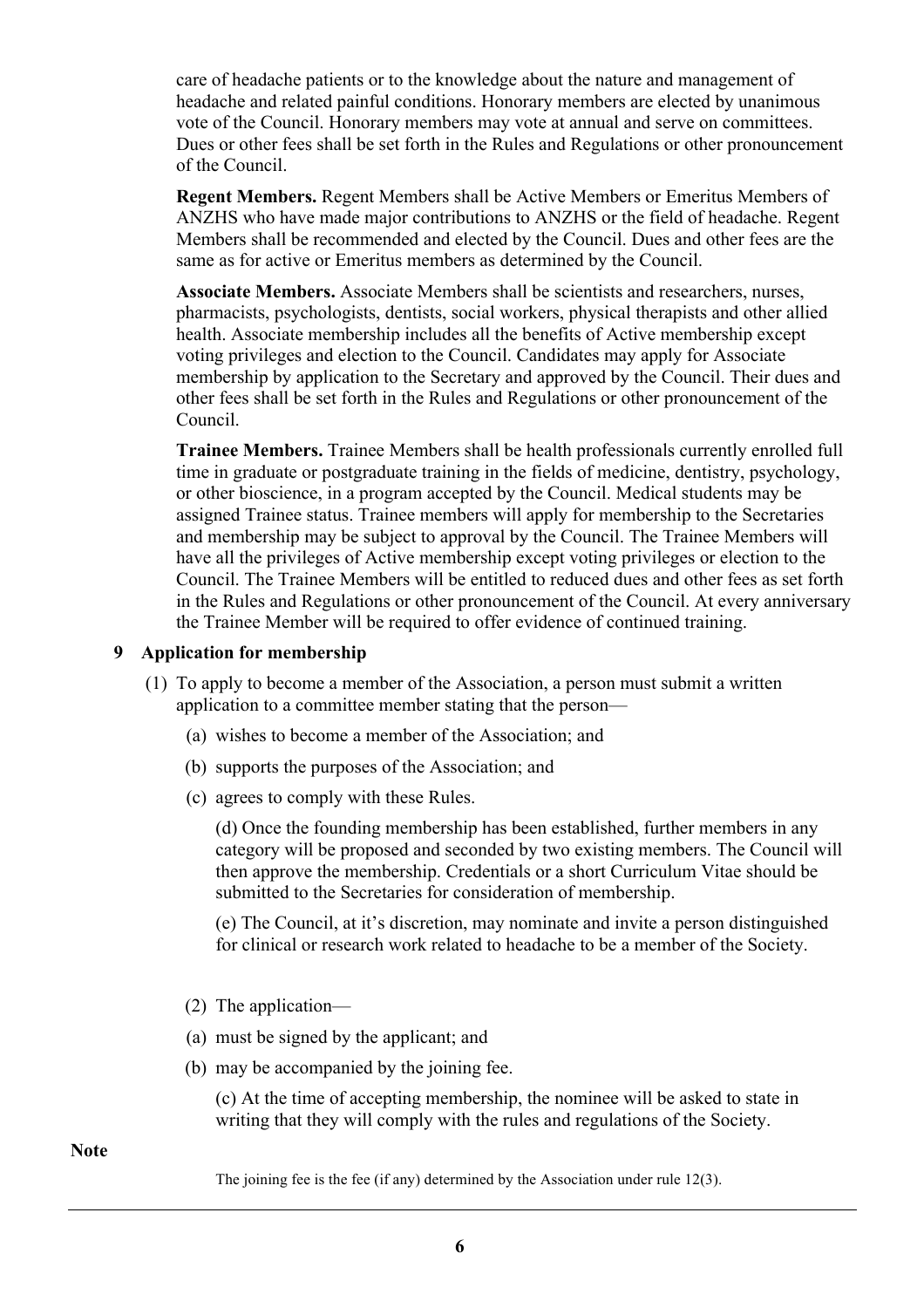## **10 Consideration of application**

- (1) As soon as practicable after an application for membership is received, the Committee must decide by resolution whether to accept or reject the application.
- (2) The Committee must notify the applicant in writing of its decision as soon as practicable after the decision is made.
- (3) If the Committee rejects the application, it must return any money accompanying the application to the applicant.
- (4) No reason need be given for the rejection of an application.

## **11 New membership**

- (1) If an application for membership is approved by the Committee—
	- (a) the resolution to accept the membership must be recorded in the minutes of the committee meeting; and
	- (b) the Secretary must, as soon as practicable, enter the name and address of the new member, and the date of becoming a member, in the register of members.
- (2) A person becomes a member of the Association and, subject to rule 13(2), is entitled to exercise his or her rights of membership from the date, whichever is the later, on which—
	- (a) the Committee approves the person's membership; or
	- (b) the person pays the joining fee.

## **12 Annual subscription and fee on joining**

- (1) At each annual general meeting, the Association must determine—
	- (a) the amount of the annual subscription (if any) for the following financial year; and
	- (b) the date for payment of the annual subscription.
- (2) The Association may determine that a lower annual subscription is payable by associate members.
- (3) The Association may determine that any new member who joins after the start of a financial year must, for that financial year, pay a fee equal to—
	- (a) the full annual subscription; or
	- (b) a pro rata annual subscription based on the remaining part of the financial year; or
	- (c) a fixed amount determined from time to time by the Association.
- (4) The rights of a member (including the right to vote) who has not paid the annual subscription by the due date are suspended until the subscription is paid.

#### **13 General rights of members**

- (1) A member of the Association who is entitled to vote has the right—
	- (a) to receive notice of general meetings and of proposed special resolutions in the manner and time prescribed by these Rules; and
	- (b) to submit items of business for consideration at a general meeting; and
	- (c) to attend and be heard at general meetings; and
	- (d) to vote at a general meeting; and
	- (e) to have access to the minutes of general meetings and other documents of the Association as provided under rule 75; and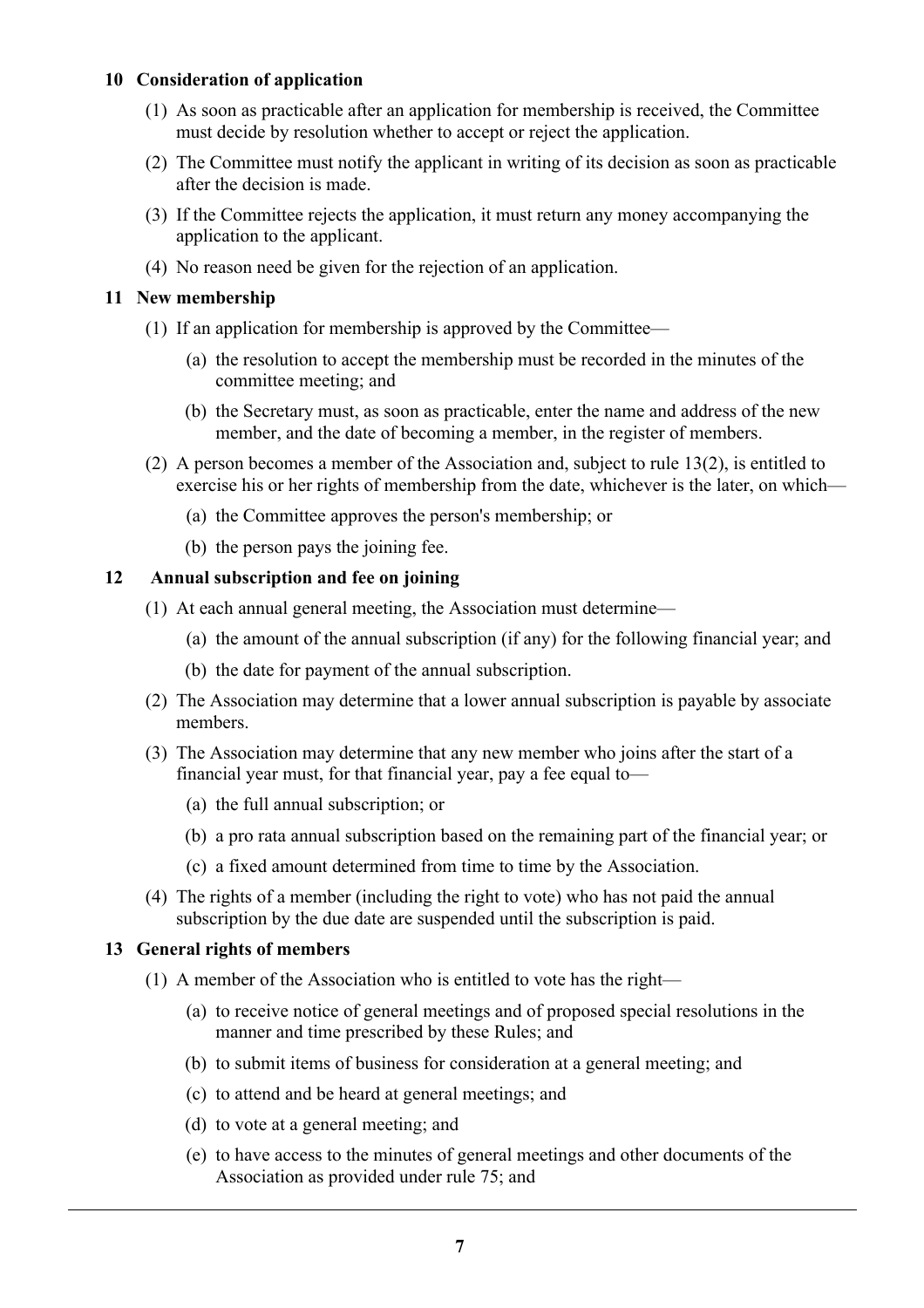- (f) to inspect the register of members.
- (2) A member is entitled to vote if—
	- (a) the member is a member other than an associate, honorary or trainee member; and
	- (b) more than 10 business days have passed since he or she became a member of the Association; and
	- (c) the member's membership rights are not suspended for any reason.

#### **14 Associate members**

- (1) Associate members of the Association include—
	- (a) scientists and researchers, nurses, pharmacists, psychologists, dentists, social workers, physical therapists and other allied health. Associate membership includes all the benefits of Active membership except voting privileges and election to the Council. Candidates may apply for Associate membership by application to the Secretary and approved by the Council. Their dues and other fees shall be set forth in the Rules and Regulations or other pronouncement of the Council.
- (2) An associate member must not vote but may have other rights as determined by the Committee or by resolution at a general meeting.

## **15 Rights not transferable**

The rights of a member are not transferable and end when membership ceases.

#### **16 Ceasing membership**

- (1) The membership of a person ceases on resignation, expulsion or death.
- (2) If a person ceases to be a member of the Association, the Secretary must, as soon as practicable, enter the date the person ceased to be a member in the register of members.

#### **17 Resigning as a member**

(1) A member may resign by notice in writing given to the Association.

#### **Note**

Rule 74(3) sets out how notice may be given to the association. It includes by post or by handing the notice to a member of the committee.

- (2) The committee can consider a member to have resigned if
	- (a) the member's annual subscription is more than 12 months in arrears; or
	- (b) where no annual subscription is payable—
		- (i) the Secretary has made a written request to the member to confirm that he or she wishes to remain a member; and
		- (ii) the member has not, within 3 months after receiving that request, confirmed in writing that he or she wishes to remain a member.

## **18 Register of members**

- (1) The Secretary must keep and maintain a register of members that includes—
	- (a) for each current member—
		- (i) the member's name;
		- (ii) the address for notice last given by the member;
		- (iii) the date of becoming a member;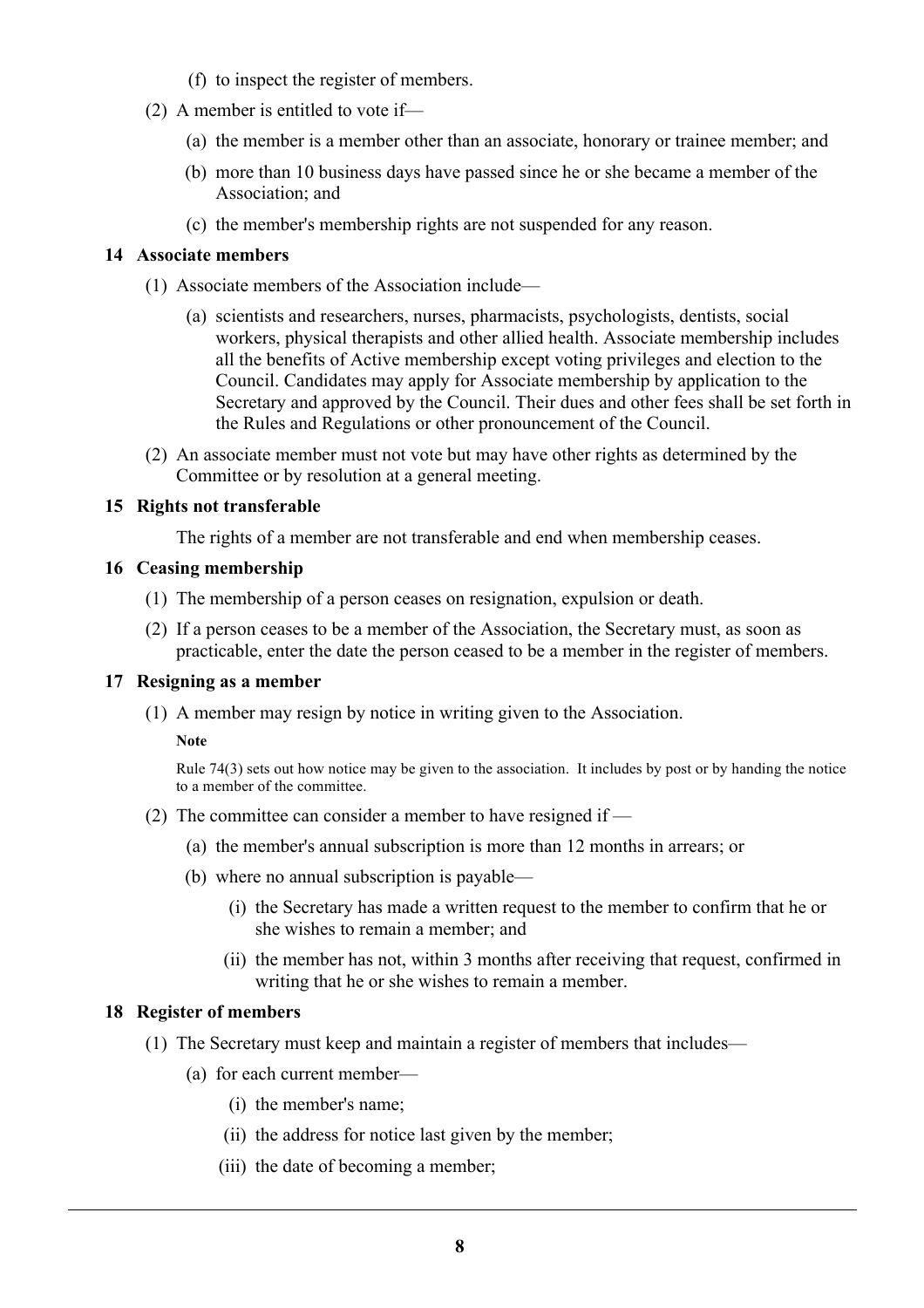- (iv) if the member is an associate member, a note to that effect;
- (v) any other information determined by the Committee; and
- (b) for each former member, the date of ceasing to be a member.
- (2) Any member may, at a reasonable time and free of charge, inspect the register of members.

**Note**

Under section 59 of the Act, access to the personal information of a person recorded in the register of members may be restricted in certain circumstances. Section 58 of the Act provides that it is an offence to make improper use of information about a person obtained from the Register of Members.

## **Division 2—Disciplinary action**

## **19 Grounds for taking disciplinary action**

The Association may take disciplinary action against a member in accordance with this Division if it is determined that the member—

- (a) has failed to comply with these Rules; or
- (b) refuses to support the purposes of the Association; or
- (c) has engaged in conduct prejudicial to the Association.

## **20 Disciplinary subcommittee**

- (1) If the Committee is satisfied that there are sufficient grounds for taking disciplinary action against a member, the Committee must appoint a disciplinary subcommittee to hear the matter and determine what action, if any, to take against the member.
- (2) The members of the disciplinary subcommittee—
	- (a) may be Committee members, members of the Association or anyone else; but
	- (b) must not be biased against, or in favour of, the member concerned.

#### **21 Notice to member**

- (1) Before disciplinary action is taken against a member, the Secretary must give written notice to the member—
	- (a) stating that the Association proposes to take disciplinary action against the member; and
	- (b) stating the grounds for the proposed disciplinary action; and
	- (c) specifying the date, place and time of the meeting at which the disciplinary subcommittee intends to consider the disciplinary action (the *disciplinary meeting*); and
	- (d) advising the member that he or she may do one or both of the following—
		- (i) attend the disciplinary meeting and address the disciplinary subcommittee at that meeting;
		- (ii) give a written statement to the disciplinary subcommittee at any time before the disciplinary meeting; and
	- (e) setting out the member's appeal rights under rule 23.
- (2) The notice must be given no earlier than 28 days, and no later than 14 days, before the disciplinary meeting is held.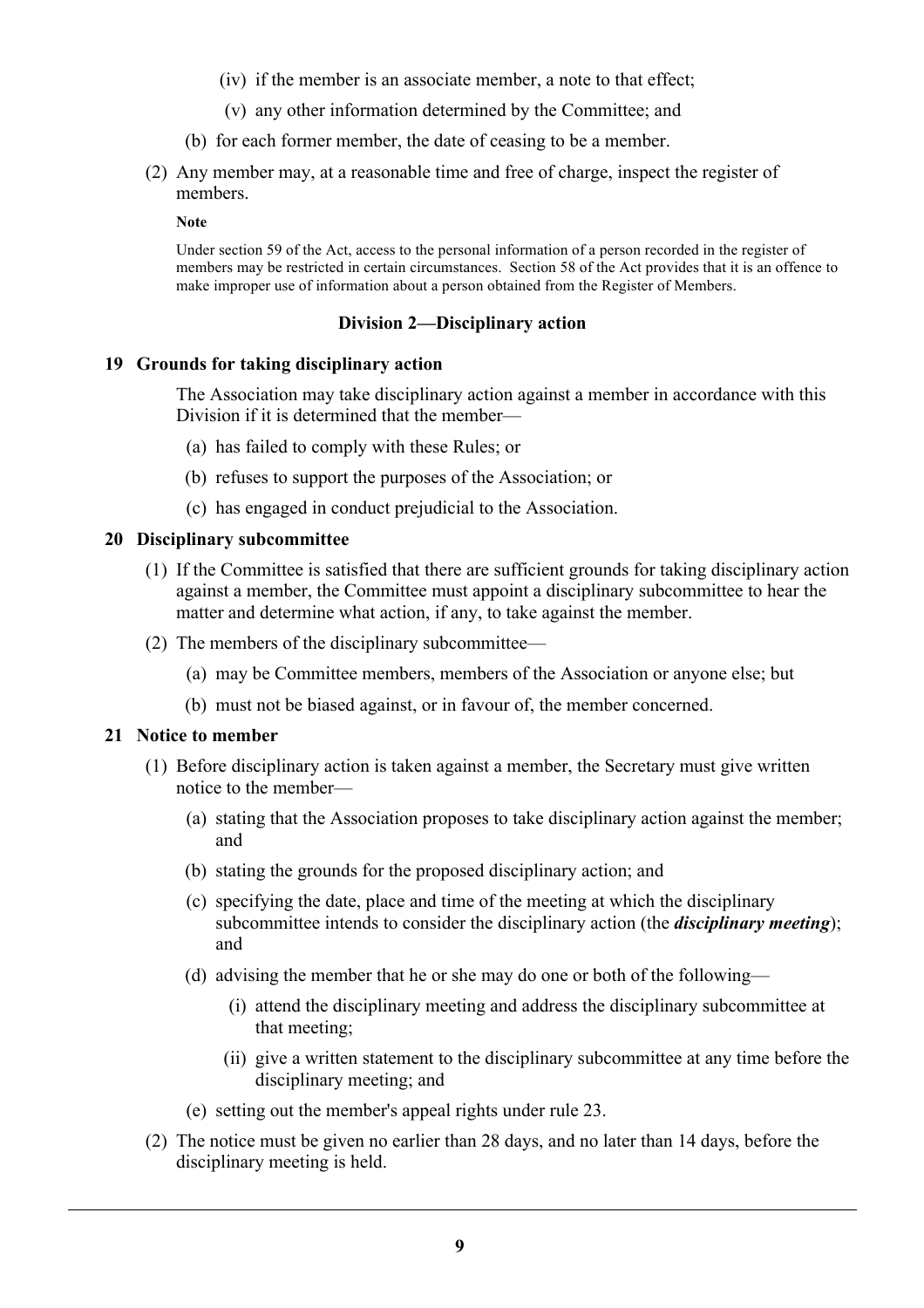## **22 Decision of subcommittee**

- (1) At the disciplinary meeting, the disciplinary subcommittee must—
	- (a) give the member an opportunity to be heard; and
	- (b) consider any written statement submitted by the member.
- (2) After complying with subrule (1), the disciplinary subcommittee may—
	- (a) take no further action against the member; or
	- (b) subject to subrule (3)—
		- (i) reprimand the member; or
		- (ii) suspend the membership rights of the member for a specified period; or
		- (iii) expel the member from the Association.
- (3) The disciplinary subcommittee may not fine the member.
- (4) The suspension of membership rights or the expulsion of a member by the disciplinary subcommittee under this rule takes effect immediately after the vote is passed.

# **23 Appeal rights**

- (1) A person whose membership rights have been suspended or who has been expelled from the Association under rule 22 may give notice to the effect that he or she wishes to appeal against the suspension or expulsion.
- (2) The notice must be in writing and given—
	- (a) to the disciplinary subcommittee immediately after the vote to suspend or expel the person is taken; or
	- (b) to the Secretary not later than 48 hours after the vote.
- (3) If a person has given notice under subrule (2), a disciplinary appeal meeting must be convened by the Committee as soon as practicable, but in any event not later than 21 days, after the notice is received.
- (4) Notice of the disciplinary appeal meeting must be given to each member of the Association who is entitled to vote as soon as practicable and must—
	- (a) specify the date, time and place of the meeting; and
	- (b) state—
		- (i) the name of the person against whom the disciplinary action has been taken; and
		- (ii) the grounds for taking that action; and
		- (iii) that at the disciplinary appeal meeting the members present must vote on whether the decision to suspend or expel the person should be upheld or revoked.

# **24 Conduct of disciplinary appeal meeting**

- (1) At a disciplinary appeal meeting—
	- (a) no business other than the question of the appeal may be conducted; and
	- (b) the Committee must state the grounds for suspending or expelling the member and the reasons for taking that action; and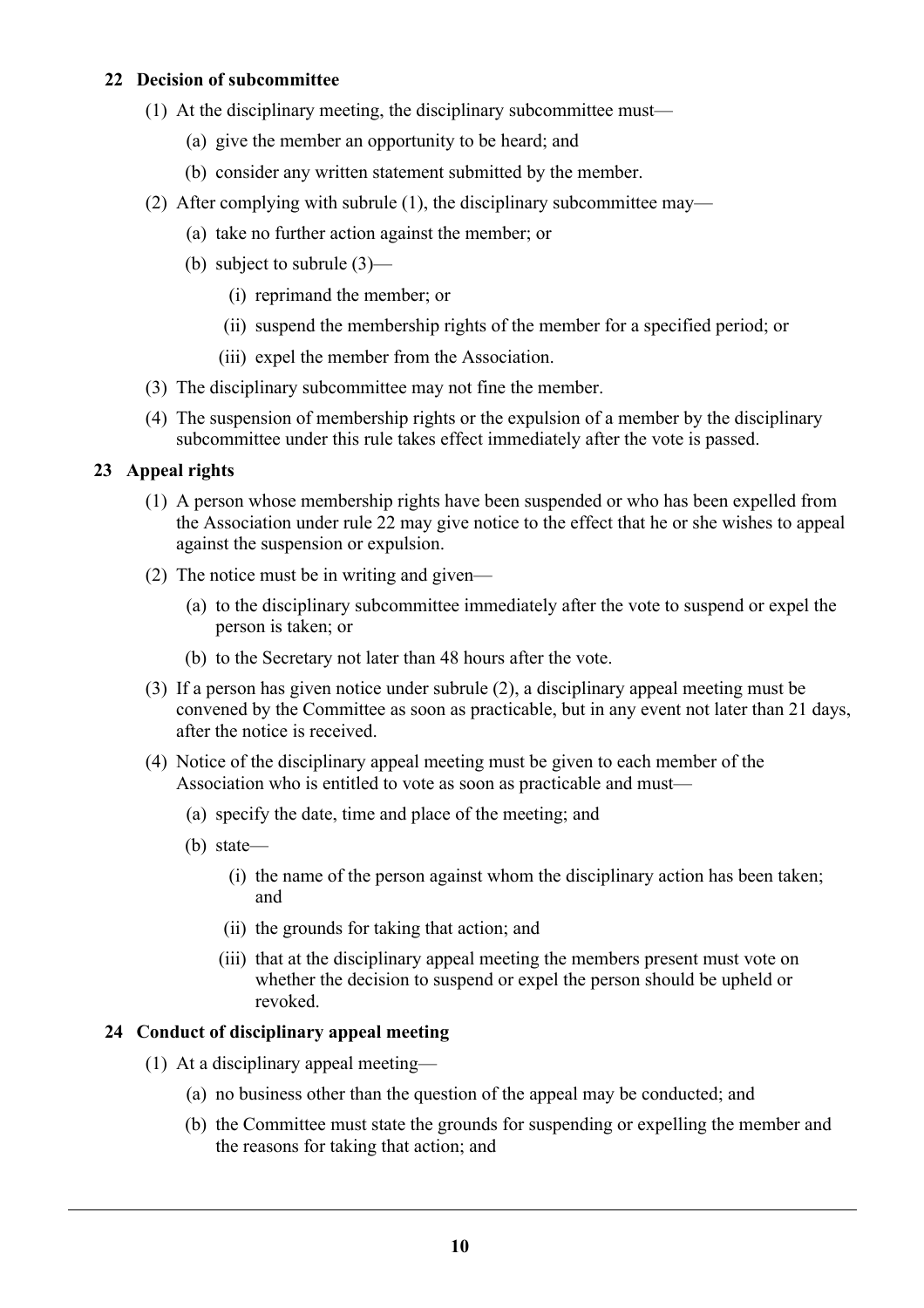- (c) the person whose membership has been suspended or who has been expelled must be given an opportunity to be heard.
- (2) After complying with subrule (1), the members present and entitled to vote at the meeting must vote by secret ballot on the question of whether the decision to suspend or expel the person should be upheld or revoked.
- (3) A member may not vote by proxy at the meeting.
- (4) The decision is upheld if not less than three quarters of the members voting at the meeting vote in favour of the decision.

## **Division 3—Grievance procedure**

## **25 Application**

- (1) The grievance procedure set out in this Division applies to disputes under these Rules between—
	- (a) a member and another member;
	- (b) a member and the Committee;
	- (c) a member and the Association.
- (2) A member must not initiate a grievance procedure in relation to a matter that is the subject of a disciplinary procedure until the disciplinary procedure has been completed.

#### **26 Parties must attempt to resolve the dispute**

The parties to a dispute must attempt to resolve the dispute between themselves within 14 days of the dispute coming to the attention of each party.

#### **27 Appointment of mediator**

- (1) If the parties to a dispute are unable to resolve the dispute between themselves within the time required by rule 26, the parties must within 10 days—
	- (a) notify the Committee of the dispute; and
	- (b) agree to or request the appointment of a mediator; and
	- (c) attempt in good faith to settle the dispute by mediation.
- (2) The mediator must be—
	- (a) a person chosen by agreement between the parties; or
	- (b) in the absence of agreement—
		- (i) if the dispute is between a member and another member—a person appointed by the Committee; or
		- (ii) if the dispute is between a member and the Committee or the Association a person appointed or employed by the Dispute Settlement Centre of Victoria.
- (3) A mediator appointed by the Committee may be a member or former member of the Association but in any case must not be a person who—
	- (a) has a personal interest in the dispute; or
	- (b) is biased in favour of or against any party.
- **28 Mediation process**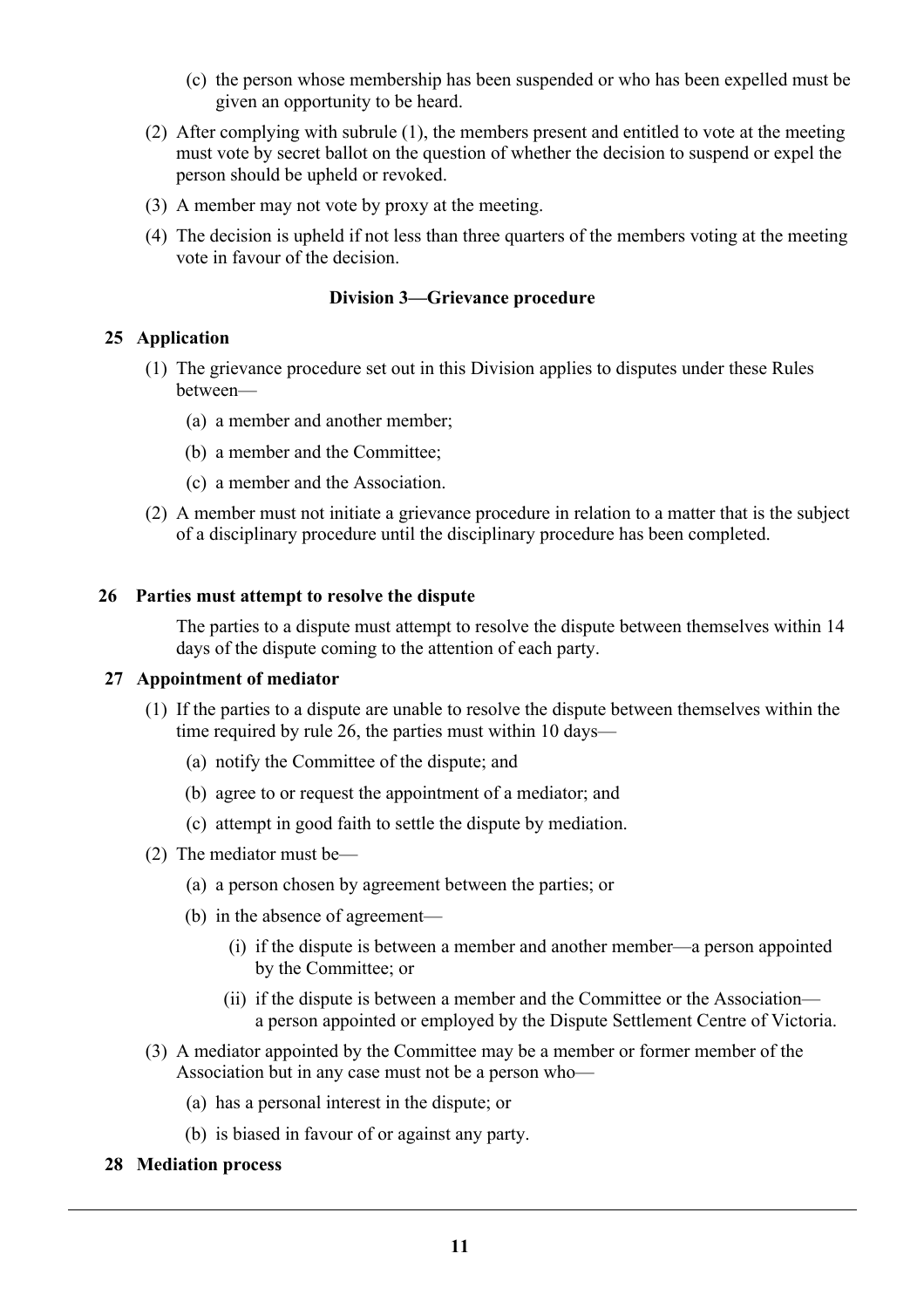- (1) The mediator to the dispute, in conducting the mediation, must—
	- (a) give each party every opportunity to be heard; and
	- (b) allow due consideration by all parties of any written statement submitted by any party; and
	- (c) ensure that natural justice is accorded to the parties throughout the mediation process.
- (2) The mediator must not determine the dispute.

#### **29 Failure to resolve dispute by mediation**

If the mediation process does not resolve the dispute, the parties may seek to resolve the dispute in accordance with the Act or otherwise at law.

# **PART 4—GENERAL MEETINGS OF THE ASSOCIATION**

## **30 Annual general meetings**

- (1) The Committee must convene an annual general meeting of the Association to be held within 5 months after the end of each financial year.
- (2) Despite subrule (1), the Association may hold its first annual general meeting at any time within 18 months after its incorporation.
- (3) The Committee may determine the date, time and place of the annual general meeting.
- (4) The ordinary business of the annual general meeting is as follows—
	- (a) to confirm the minutes of the previous annual general meeting and of any special general meeting held since then;
	- (b) to receive and consider—
		- (i) the annual report of the Committee on the activities of the Association during the preceding financial year; and
		- (ii) the financial statements of the Association for the preceding financial year submitted by the Committee in accordance with Part 7 of the Act;
	- (c) to elect the members of the Committee;
	- (d) to confirm or vary the amounts (if any) of the annual subscription and joining fee.
- (5) The annual general meeting may also conduct any other business of which notice has been given in accordance with these Rules.

## **31 Special general meetings**

- (1) Any general meeting of the Association, other than an annual general meeting or a disciplinary appeal meeting, is a special general meeting.
- (2) The Committee may convene a special general meeting whenever it thinks fit.
- (3) No business other than that set out in the notice under rule 33 may be conducted at the meeting.

**Note**

General business may be considered at the meeting if it is included as an item for consideration in the notice under rule 33 and the majority of members at the meeting agree.

## **32 Special general meeting held at request of members**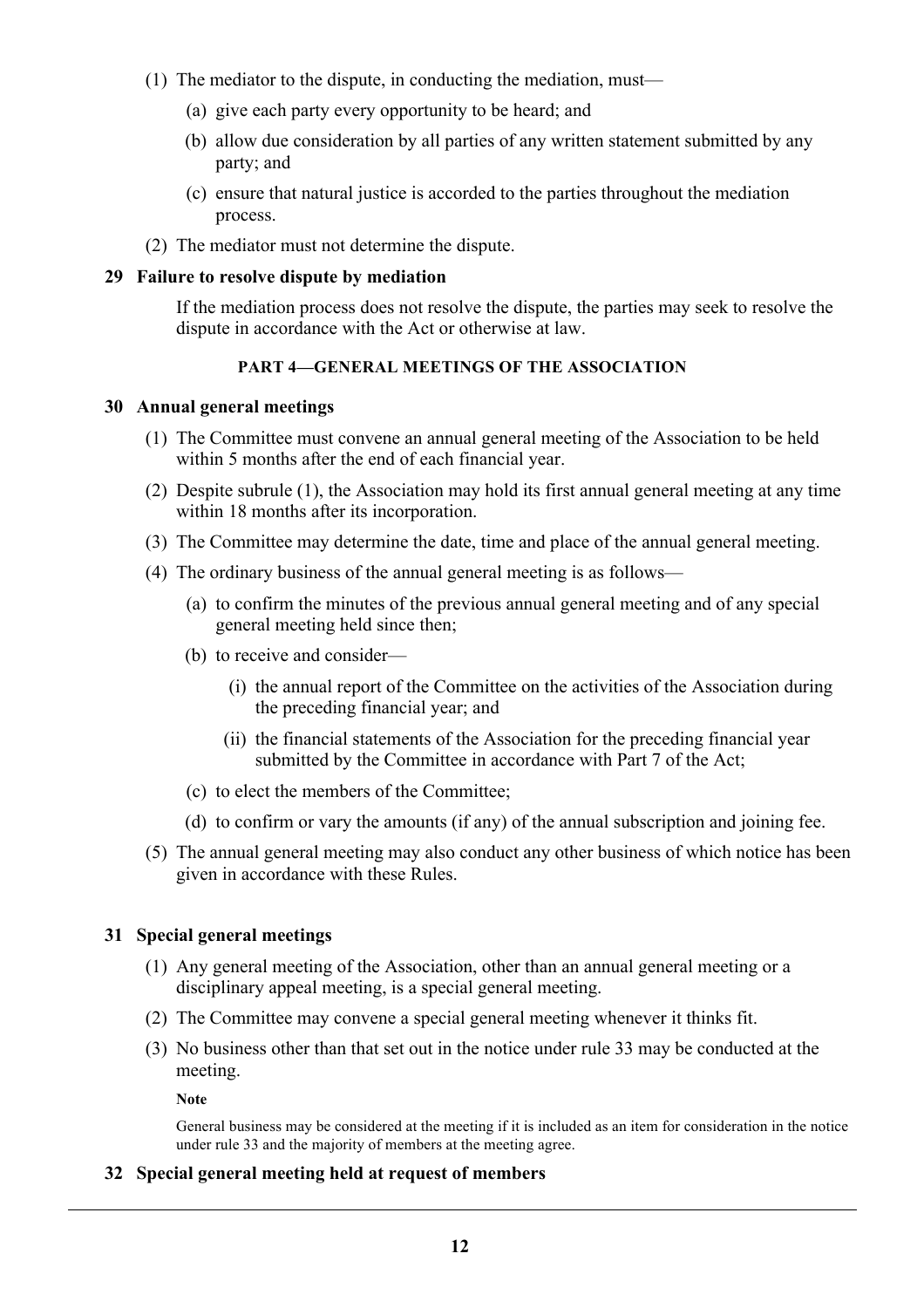- (1) The Committee must convene a special general meeting if a request to do so is made in accordance with subrule (2) by at least 10% of the total number of members.
- (2) A request for a special general meeting must—
	- (a) be in writing; and
	- (b) state the business to be considered at the meeting and any resolutions to be proposed; and
	- (c) include the names and signatures of the members requesting the meeting; and
	- (d) be given to the Secretary.
- (3) If the Committee does not convene a special general meeting within one month after the date on which the request is made, the members making the request (or any of them) may convene the special general meeting.
- (4) A special general meeting convened by members under subrule (3)—
	- (a) must be held within 3 months after the date on which the original request was made; and
	- (b) may only consider the business stated in that request.
- (5) The Association must reimburse all reasonable expenses incurred by the members convening a special general meeting under subrule (3).

## **33 Notice of general meetings**

- (1) The Secretary (or, in the case of a special general meeting convened under rule 32(3), the members convening the meeting) must give to each member of the Association—
	- (a) at least 21 days' notice of a general meeting if a special resolution is to be proposed at the meeting; or
	- (b) at least 14 days' notice of a general meeting in any other case.
- (2) The notice must—
	- (a) specify the date, time and place of the meeting; and
	- (b) indicate the general nature of each item of business to be considered at the meeting; and
	- (c) if a special resolution is to be proposed—
		- (i) state in full the proposed resolution; and
		- (ii) state the intention to propose the resolution as a special resolution; and
	- (d) comply with rule 34(5).
- (3) This rule does not apply to a disciplinary appeal meeting.

#### **Note**

Rule 23(4) sets out the requirements for notice of a disciplinary appeal meeting.

## **34 Proxies**

- (1) A member may appoint another member as his or her proxy to vote and speak on his or her behalf at a general meeting other than at a disciplinary appeal meeting.
- (2) The appointment of a proxy must be in writing and signed by the member making the appointment.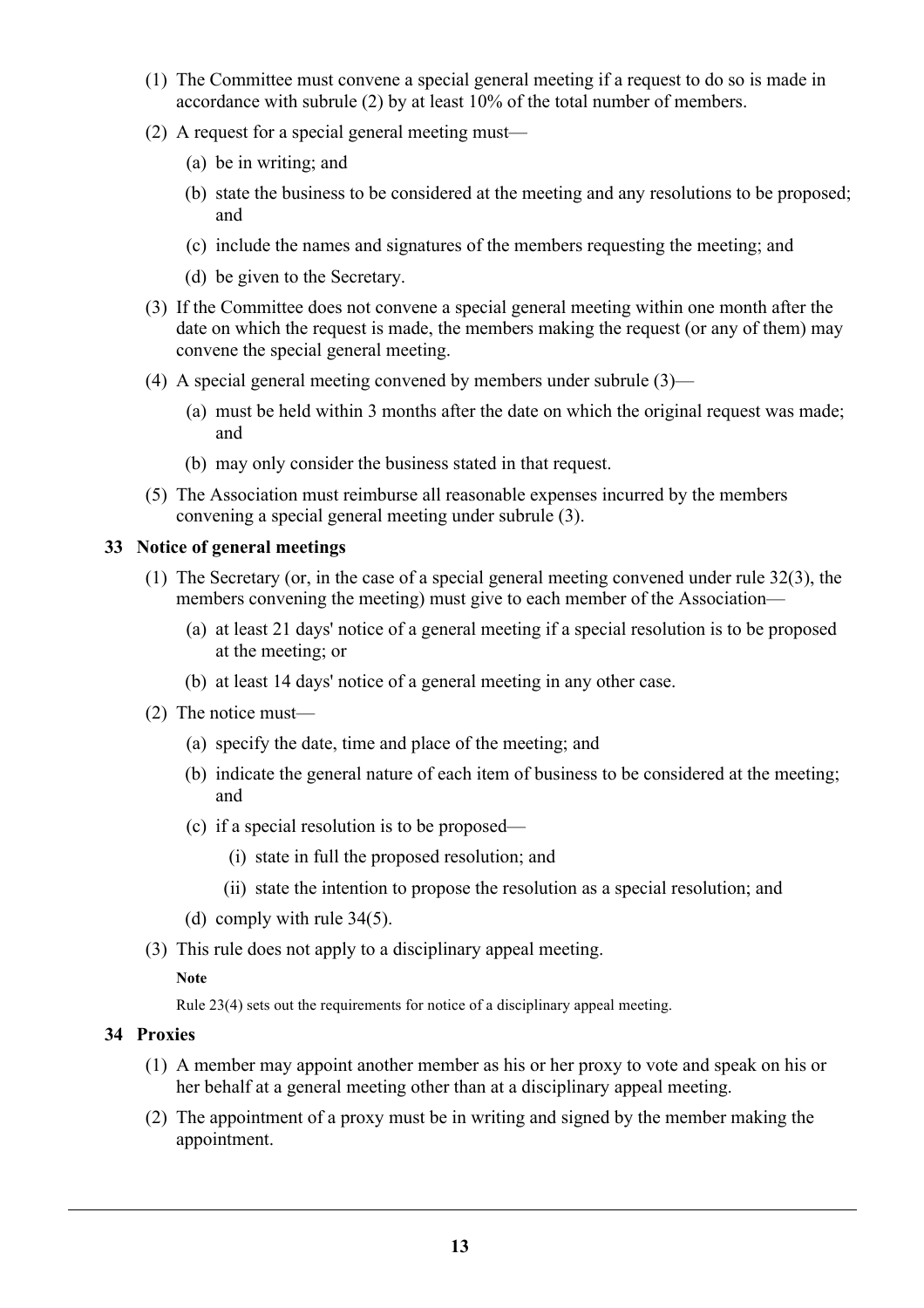- (3) The member appointing the proxy may give specific directions as to how the proxy is to vote on his or her behalf, otherwise the proxy may vote on behalf of the member in any matter as he or she sees fit.
- (4) If the Committee has approved a form for the appointment of a proxy, the member may use any other form that clearly identifies the person appointed as the member's proxy and that has been signed by the member.
- (5) Notice of a general meeting given to a member under rule 33 must—
	- (a) state that the member may appoint another member as a proxy for the meeting; and
	- (b) include a copy of any form that the Committee has approved for the appointment of a proxy.
- (6) A form appointing a proxy must be given to the Chairperson of the meeting before or at the commencement of the meeting.
- (7) A form appointing a proxy sent by post or electronically is of no effect unless it is received by the Association no later than 24 hours before the commencement of the meeting.

## **35 Use of technology**

- (1) A member not physically present at a general meeting may be permitted to participate in the meeting by the use of technology that allows that member and the members present at the meeting to clearly and simultaneously communicate with each other.
- (2) For the purposes of this Part, a member participating in a general meeting as permitted under subrule (1) is taken to be present at the meeting and, if the member votes at the meeting, is taken to have voted in person.

#### **36 Quorum at general meetings**

- (1) No business may be conducted at a general meeting unless a quorum of members is present.
- (2) The quorum for a general meeting is the presence (physically, by proxy or as allowed under rule 35) of 10% of the members entitled to vote.
- (3) If a quorum is not present within 30 minutes after the notified commencement time of a general meeting—
	- (a) in the case of a meeting convened by, or at the request of, members under rule 32 the meeting must be dissolved;

#### **Note**

If a meeting convened by, or at the request of, members is dissolved under this subrule, the business that was to have been considered at the meeting is taken to have been dealt with. If members wish to have the business reconsidered at another special meeting, the members must make a new request under rule 32.

- (b) in any other case—
	- (i) the meeting must be adjourned to a date not more than 21 days after the adjournment; and
	- (ii) notice of the date, time and place to which the meeting is adjourned must be given at the meeting and confirmed by written notice given to all members as soon as practicable after the meeting.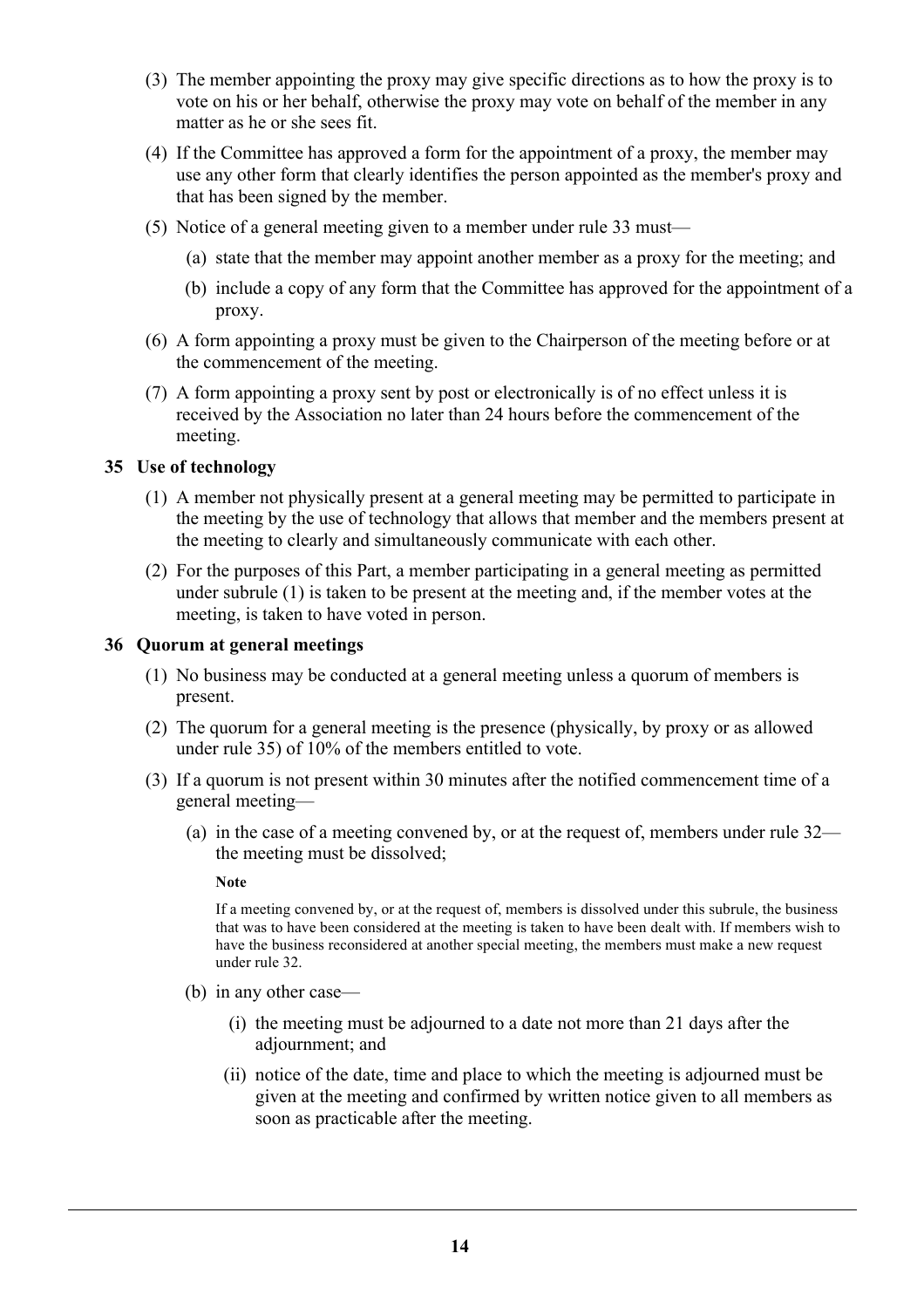(4) If a quorum is not present within 30 minutes after the time to which a general meeting has been adjourned under subrule (3)(b), the members present at the meeting (if not fewer than 3) may proceed with the business of the meeting as if a quorum were present.

## **37 Adjournment of general meeting**

- (1) The Chairperson of a general meeting at which a quorum is present may, with the consent of a majority of members present at the meeting, adjourn the meeting to another time at the same place or at another place.
- (2) Without limiting subrule (1), a meeting may be adjourned—
	- (a) if there is insufficient time to deal with the business at hand; or
	- (b) to give the members more time to consider an item of business.

#### **Example**

The members may wish to have more time to examine the financial statements submitted by the Committee at an annual general meeting.

- (3) No business may be conducted on the resumption of an adjourned meeting other than the business that remained unfinished when the meeting was adjourned.
- (4) Notice of the adjournment of a meeting under this rule is not required unless the meeting is adjourned for 14 days or more, in which case notice of the meeting must be given in accordance with rule 33.

## **38 Voting at general meeting**

- (1) On any question arising at a general meeting—
	- (a) subject to subrule (3), each member who is entitled to vote has one vote; and
	- (b) members may vote personally or by proxy; and
	- (c) except in the case of a special resolution, the question must be decided on a majority of votes.
- (2) If votes are divided equally on a question, the Chairperson of the meeting has a second or casting vote.
- (3) If the question is whether or not to confirm the minutes of a previous meeting, only members who were present at that meeting may vote.
- (4) This rule does not apply to a vote at a disciplinary appeal meeting conducted under rule 24.

## **39 Special resolutions**

A special resolution is passed if not less than three quarters of the members voting at a general meeting (whether in person or by proxy) vote in favour of the resolution.

**Note**

In addition to certain matters specified in the Act, a special resolution is required—

- (a) to remove a committee member from office ;
- (b) to alter these Rules, including changing the name or any of the purposes of the Association.

## **40 Determining whether resolution carried**

- (1) Subject to subsection (2), the Chairperson of a general meeting may, on the basis of a show of hands, declare that a resolution has been—
	- (a) carried; or
	- (b) carried unanimously; or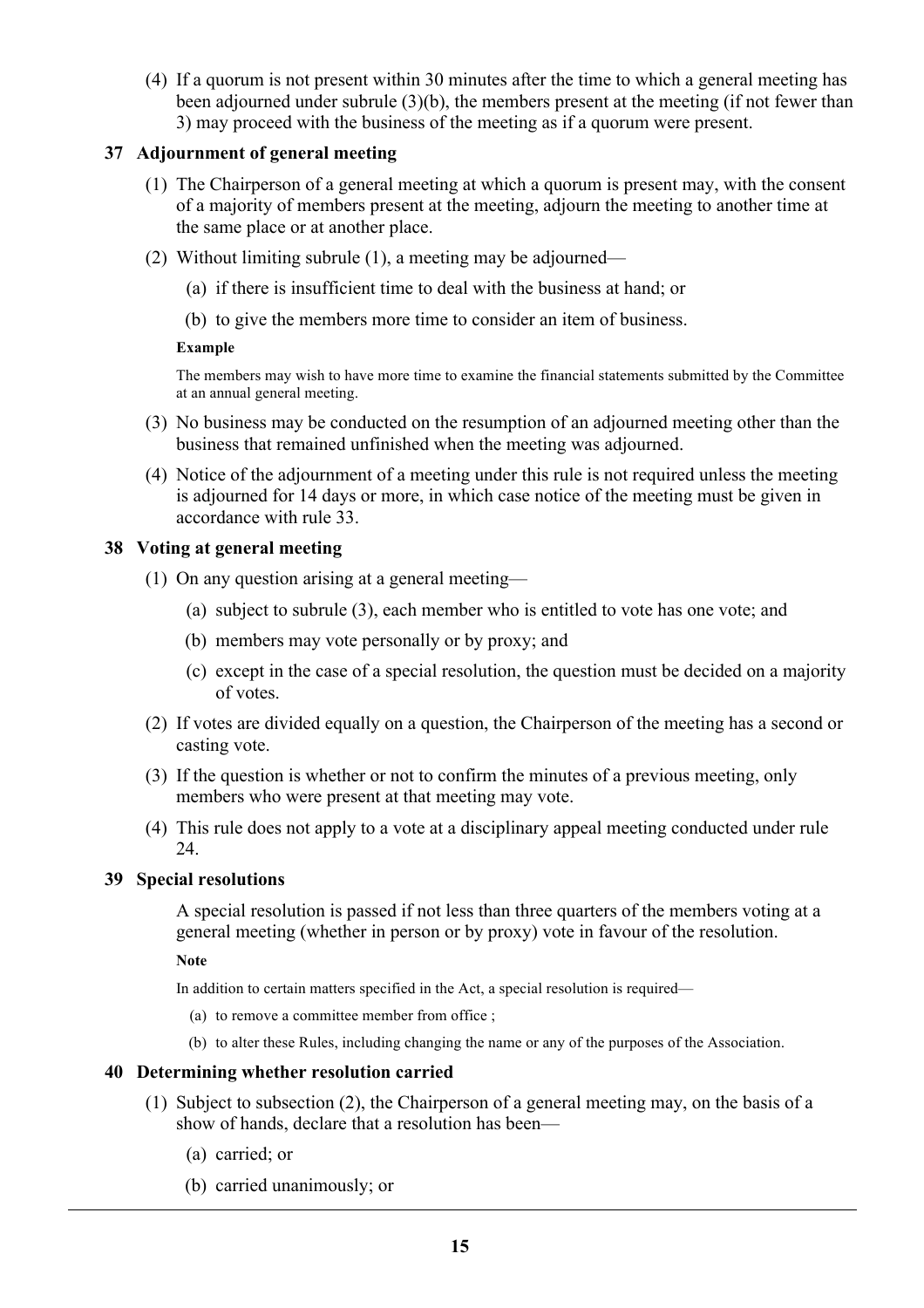- (c) carried by a particular majority; or
- (d) lost—

and an entry to that effect in the minutes of the meeting is conclusive proof of that fact.

- (2) If a poll (where votes are cast in writing) is demanded by three or more members on any question—
	- (a) the poll must be taken at the meeting in the manner determined by the Chairperson of the meeting; and
	- (b) the Chairperson must declare the result of the resolution on the basis of the poll.
- (3) A poll demanded on the election of the Chairperson or on a question of an adjournment must be taken immediately.
- (4) A poll demanded on any other question must be taken before the close of the meeting at a time determined by the Chairperson.

## **41 Minutes of general meeting**

- (1) The Committee must ensure that minutes are taken and kept of each general meeting.
- (2) The minutes must record the business considered at the meeting, any resolution on which a vote is taken and the result of the vote.
- (3) In addition, the minutes of each annual general meeting must include—
	- (a) the names of the members attending the meeting; and
	- (b) proxy forms given to the Chairperson of the meeting under rule 34(6); and
	- (c) the financial statements submitted to the members in accordance with rule  $30(4)(b)(ii)$ ; and
	- (d) the certificate signed by two committee members certifying that the financial statements give a true and fair view of the financial position and performance of the Association; and
	- (e) any audited accounts and auditor's report or report of a review accompanying the financial statements that are required under the Act.

#### **PART 5—COMMITTEE**

#### **Division 1—Powers of Committee**

#### **42 Role and powers**

- (1) The business of the Association must be managed by or under the direction of a Committee.
- (2) The Committee may exercise all the powers of the Association except those powers that these Rules or the Act require to be exercised by general meetings of the members of the Association.
- (3) The Committee may—
	- (a) appoint and remove staff;
	- (b) establish subcommittees consisting of members with terms of reference it considers appropriate.

#### **43 Delegation**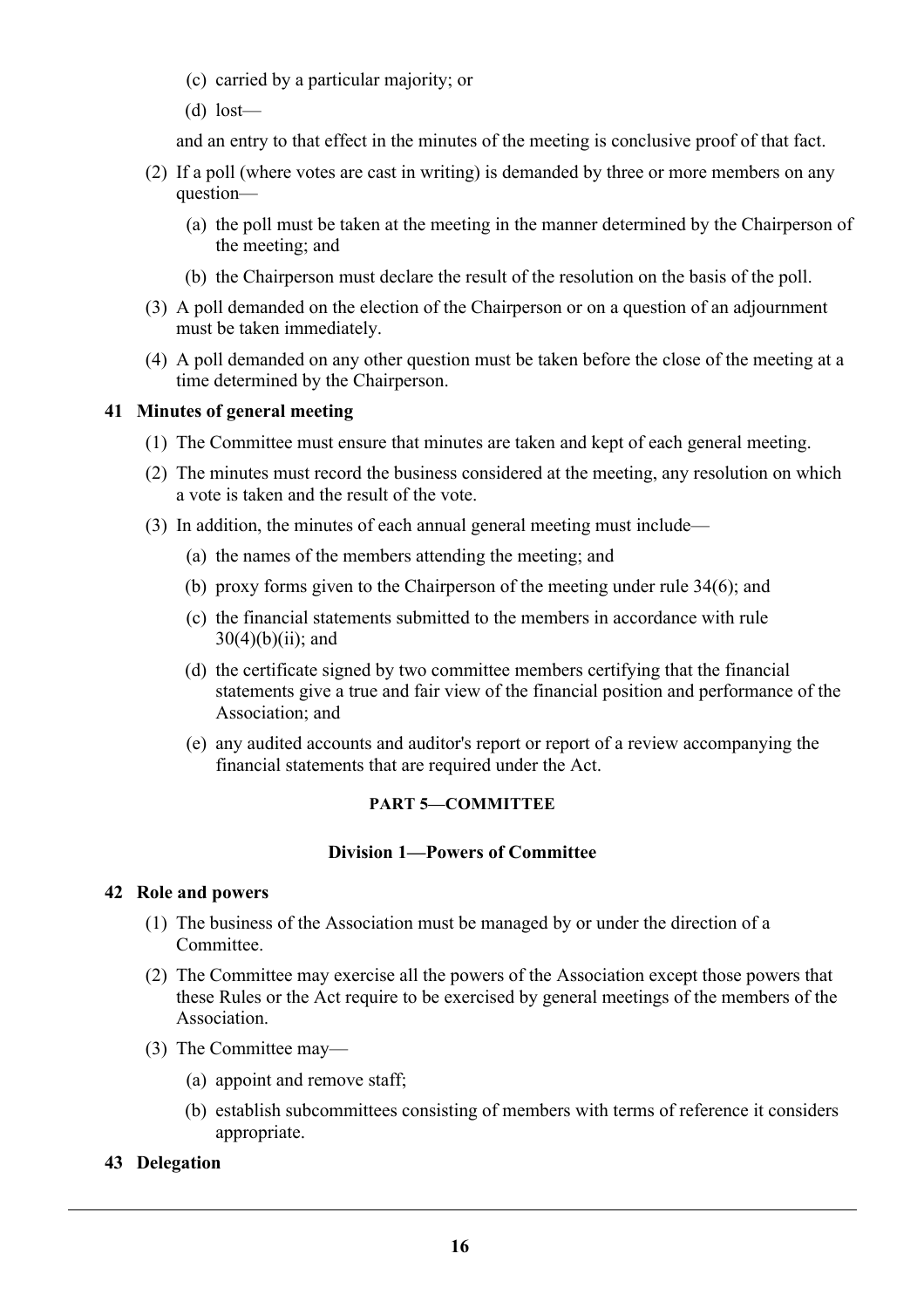- (1) The Committee may delegate to a member of the Committee, a subcommittee or staff, any of its powers and functions other than—
	- (a) this power of delegation; or
	- (b) a duty imposed on the Committee by the Act or any other law.
- (2) The delegation must be in writing and may be subject to the conditions and limitations the Committee considers appropriate.
- (3) The Committee may, in writing, revoke a delegation wholly or in part.

## **Division 2—Composition of Committee and duties of members**

#### **44 Composition of Committee**

The Committee consists of—

- (a) a President; and
- (b) Vice President. The vice President will also be considered the President Elect"; and
- (c) two Co-Secretaries; and
- (d) a Treasurer; and
- (e) ordinary members (if any) elected under rule 53. Up to eight (8) ordinary members may be elected. ; and
	- (f) Immediate Past President

## **45 General Duties**

- (1) As soon as practicable after being elected or appointed to the Committee, each committee member must become familiar with these Rules and the Act.
- (2) The Committee is collectively responsible for ensuring that the Association complies with the Act and that individual members of the Committee comply with these Rules.
- (3) Committee members must exercise their powers and discharge their duties with reasonable care and diligence.
- (4) Committee members must exercise their powers and discharge their duties—
	- (a) in good faith in the best interests of the Association; and
	- (b) for a proper purpose.
- (5) Committee members and former committee members must not make improper use of—
	- (a) their position; or
	- (b) information acquired by virtue of holding their position—

so as to gain an advantage for themselves or any other person or to cause detriment to the Association.

**Note**

See also Division 3 of Part 6 of the Act which sets out the general duties of the office holders of an incorporated association.

(6) In addition to any duties imposed by these Rules, a committee member must perform any other duties imposed from time to time by resolution at a general meeting.

#### **46 President and Vice-President**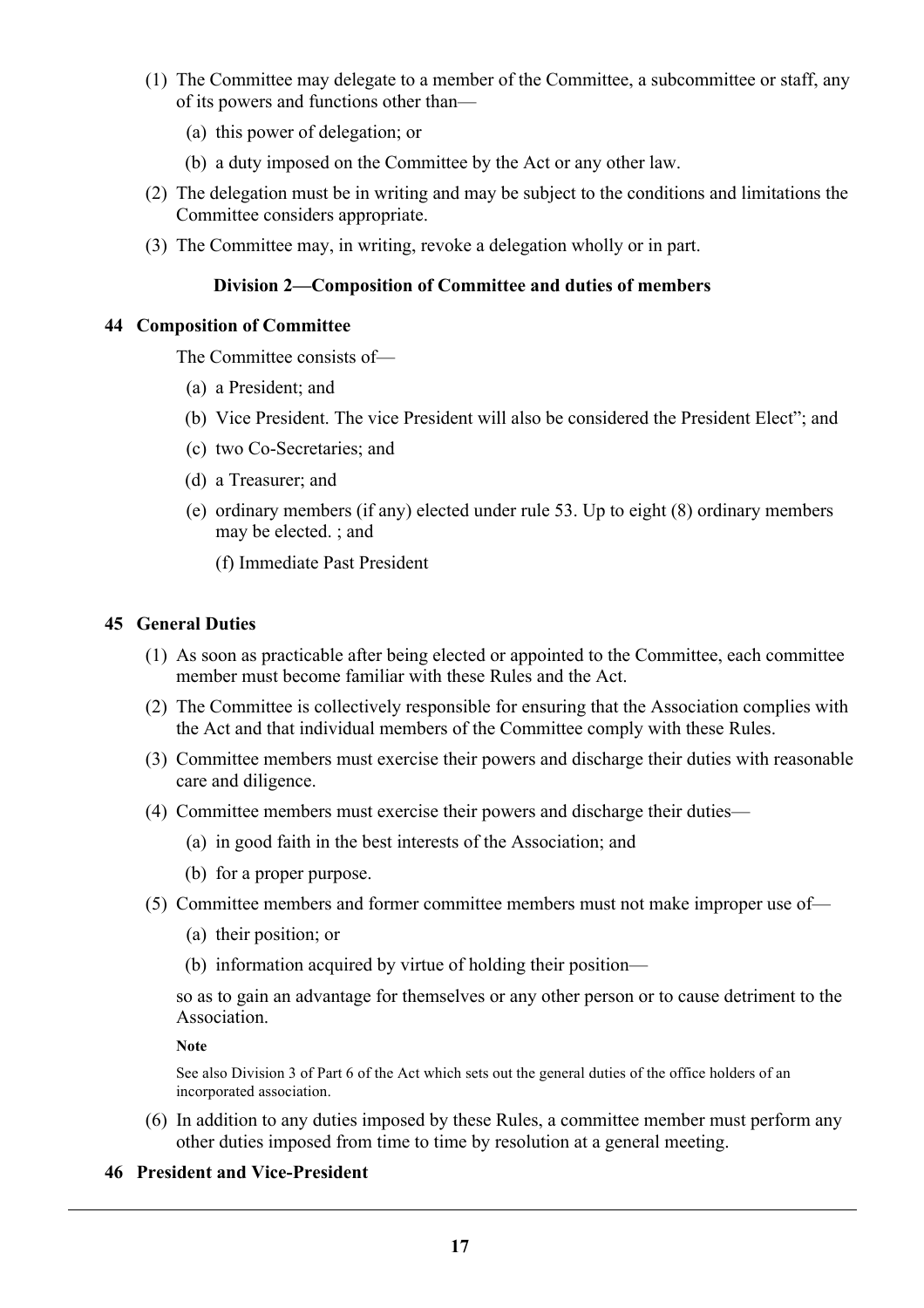- (1) Subject to subrule (2), the President or, in the President's absence, the Vice-President is the Chairperson for any general meetings and for any committee meetings.
- (2) If the President and the Vice-President are both absent, or are unable to preside, the Chairperson of the meeting must be—
	- (a) in the case of a general meeting—a member elected by the other members present; or
	- (b) in the case of a committee meeting—a committee member elected by the other committee members present.

#### **47 Secretary**

(1) The Secretary must perform any duty or function required under the Act to be performed by the secretary of an incorporated association.

#### **Example**

Under the Act, the secretary of an incorporated association is responsible for lodging documents of the association with the Registrar.

- (2) The Secretary must—
	- (a) maintain the register of members in accordance with rule 18; and
	- (b) keep custody of the common seal (if any) of the Association and, except for the financial records referred to in rule 70(3), all books, documents and securities of the Association in accordance with rules 72 and 75; and
	- (c) subject to the Act and these Rules, provide members with access to the register of members, the minutes of general meetings and other books and documents; and
	- (d) perform any other duty or function imposed on the Secretary by these Rules.
- (3) The Secretary must give to the Registrar notice of his or her appointment within 14 days after the appointment.

#### **48 Treasurer**

- (1) The Treasurer must—
	- (a) receive all moneys paid to or received by the Association and issue receipts for those moneys in the name of the Association; and
	- (b) ensure that all moneys received are paid into the account of the Association within 5 working days after receipt; and
	- (c) make any payments authorised by the Committee or by a general meeting of the Association from the Association's funds; and
	- (d) ensure cheques are signed by at least 2 committee members.
- (2) The Treasurer must—
	- (a) ensure that the financial records of the Association are kept in accordance with the Act; and
	- (b) coordinate the preparation of the financial statements of the Association and their certification by the Committee prior to their submission to the annual general meeting of the Association.
- (3) The Treasurer must ensure that at least one other committee member has access to the accounts and financial records of the Association.

## **Division 3—Election of Committee members and tenure of office**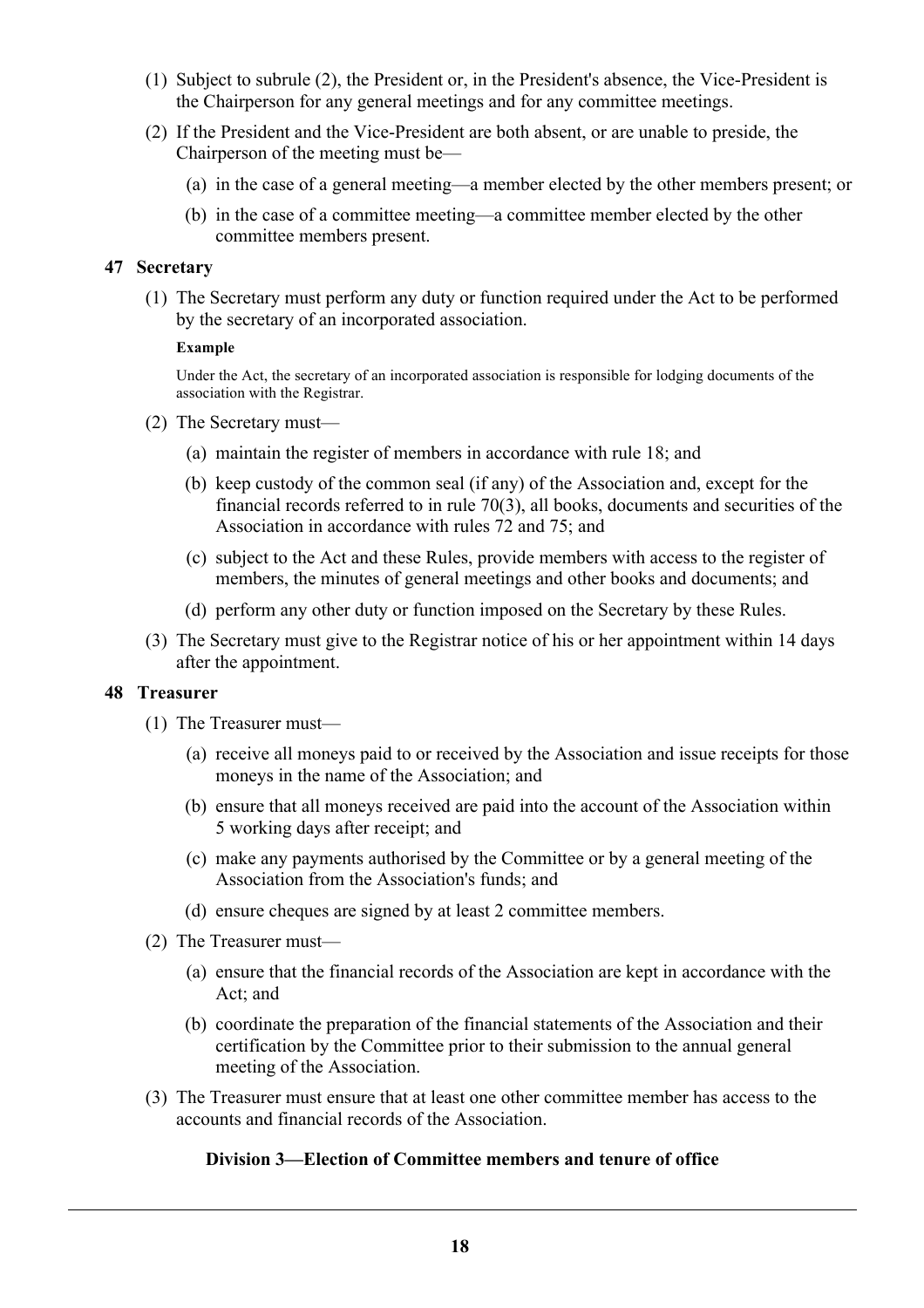## **49 Who is eligible to be a Committee member**

A member is eligible to be elected or appointed as a committee member if the member—

- (a) is 18 years or over; and
- (b) is entitled to vote at a general meeting.

## **50 Positions to be declared vacant**

- (1) This rule applies to—
	- (a) the first annual general meeting of the Association after February 2016; or
	- (b) at every second annual general meeting of the Association, after the annual report and financial statements of the Association have been received.
- (2) The Chairperson of the meeting must declare all positions on the Committee vacant and hold elections for those positions in accordance with rules 51 to 54.

## **51 Nominations**

- (1) Prior to the election of each position, the Chairperson of the meeting must call for nominations to fill that position.
- (2) An eligible member of the Association may—
	- (a) nominate himself or herself; or
	- (b) with the member's consent, be nominated by another member.
- (3) A member who is nominated for a position and fails to be elected to that position may be nominated for any other position for which an election is yet to be held.

## **52 Election of President etc.**

- (1) At the annual general meeting, separate elections must be held for each of the following positions—
	- (a) President;
	- (b) Vice-President;
	- (c) Secretary;
	- (d) Treasurer.
- (2) If only one member is nominated for the position, the Chairperson of the meeting must declare the member elected to the position.
- (3) If more than one member is nominated, a ballot must be held in accordance with rule 54.
- (4) On his or her election, the new President may take over as Chairperson of the meeting.

#### **53 Election of ordinary members**

- (1) Up to 8 ordinary members may be elected. Ideally, but not restricted to these suggestions, the council members will have a wide geographic representation, including members from New Zealand as well as Australia. Also, ideally there should be a representative from the field of Paediatric headache specialization and a clinical or basic science researcher
- (2) A single election may be held to fill all of those positions.
- (3) If the number of members nominated for the position of ordinary committee member is less than or equal to the number to be elected, the Chairperson of the meeting must declare each of those members to be elected to the position.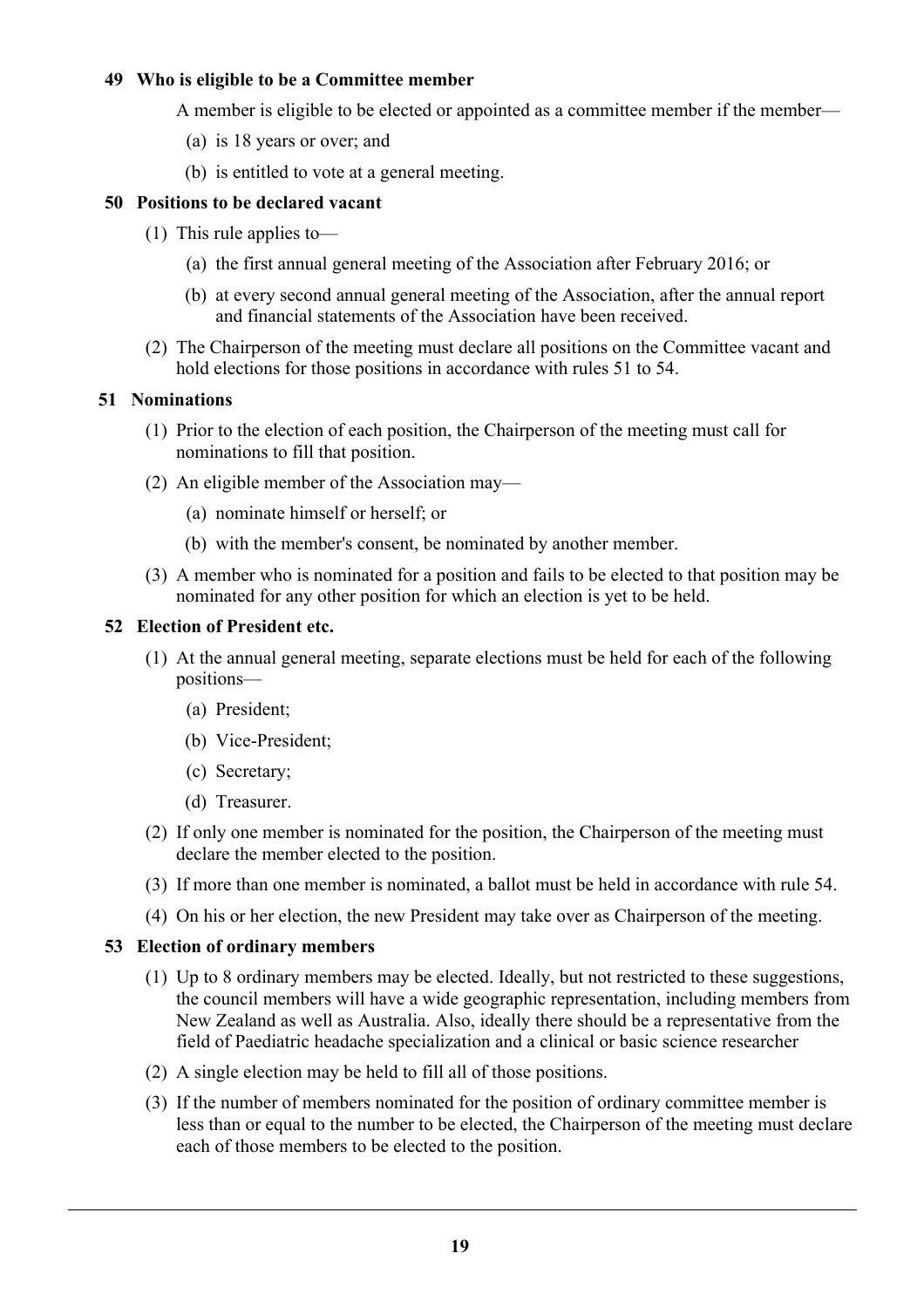(4) If the number of members nominated exceeds the number to be elected, a ballot must be held in accordance with rule 54.

## **54 Ballot**

- (1) If a ballot is required for the election for a position, the Chairperson of the meeting must appoint a member to act as returning officer to conduct the ballot.
- (2) The returning officer must not be a member nominated for the position.
- (3) Before the ballot is taken, each candidate may make a short speech in support of his or her election.
- (4) The election must be by secret ballot.
- (5) The returning officer must give a blank piece of paper to—
	- (a) each member present in person; and
	- (b) each proxy appointed by a member.

#### **Example**

If a member has been appointed the proxy of 5 other members, the member must be given 6 ballot papers one for the member and one each for the other members.

- (6) If the ballot is for a single position, the voter must write on the ballot paper the name of the candidate for whom they wish to vote.
- (7) If the ballot is for more than one position—
	- (a) the voter must write on the ballot paper the name of each candidate for whom they wish to vote;
	- (b) the voter must not write the names of more candidates than the number to be elected.
- (8) Ballot papers that do not comply with subrule (7)(b) are not to be counted.
- (9) Each ballot paper on which the name of a candidate has been written counts as one vote for that candidate.
- (10) The returning officer must declare elected the candidate or, in the case of an election for more than one position, the candidates who received the most votes.
- (11) If the returning officer is unable to declare the result of an election under subrule (10) because 2 or more candidates received the same number of votes, the returning officer must—
	- (a) conduct a further election for the position in accordance with subrules (4) to (10) to decide which of those candidates is to be elected; or
	- (b) with the agreement of those candidates, decide by lot which of them is to be elected.

#### **Examples**

The choice of candidate may be decided by the toss of a coin, drawing straws or drawing a name out of a hat.

## **55 Term of office**

- (1) Subject to subrule (3) and rule 56, a committee member holds office until the positions of the Committee are declared vacant at the next annual general meeting.
- (2) A committee member may be re-elected.
- (3) A general meeting of the Association may—
	- (a) by special resolution remove a committee member from office; and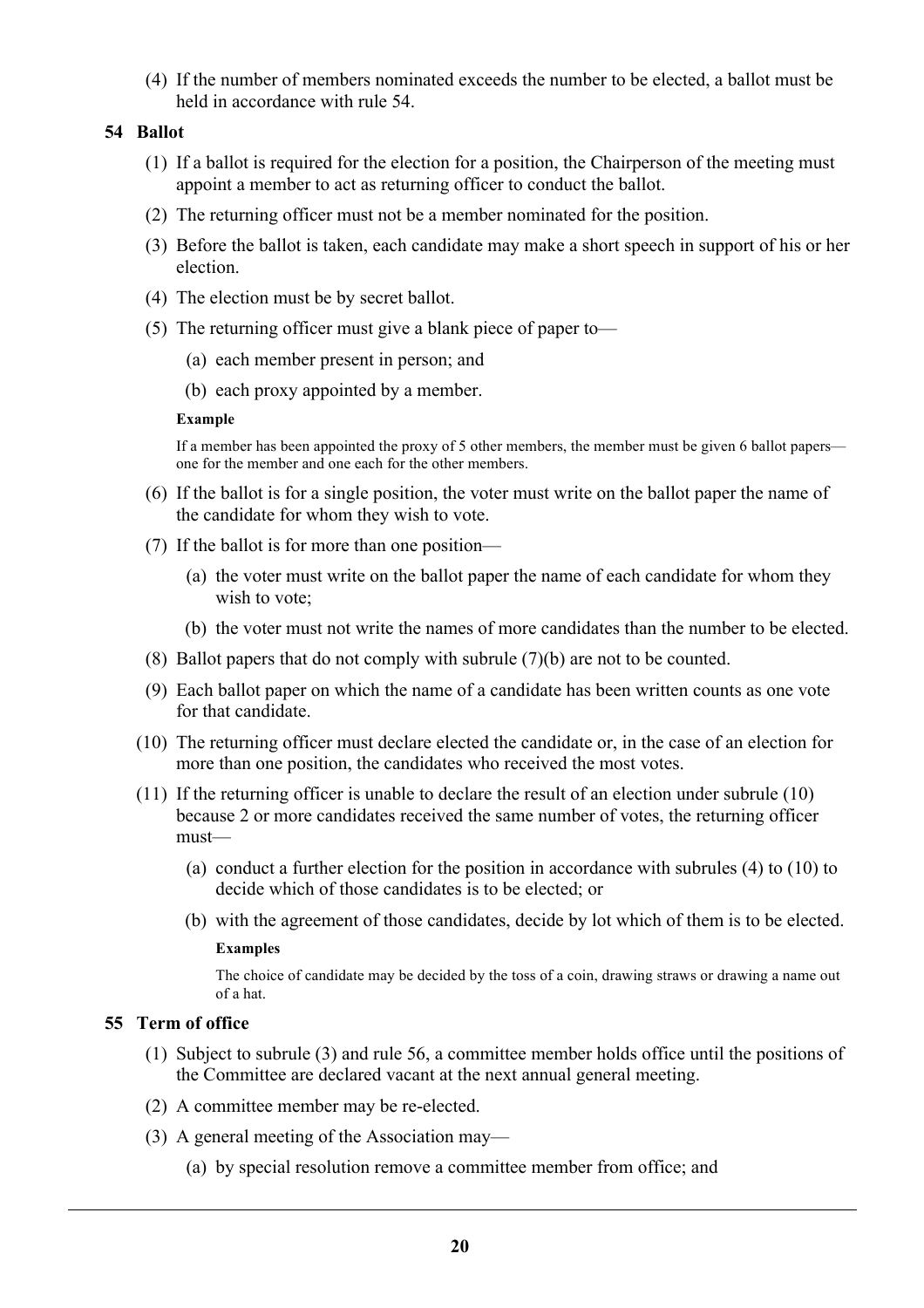- (b) elect an eligible member of the Association to fill the vacant position in accordance with this Division.
- (4) A member who is the subject of a proposed special resolution under subrule (3)(a) may make representations in writing to the Secretary or President of the Association (not exceeding a reasonable length) and may request that the representations be provided to the members of the Association.
- (5) The Secretary or the President may give a copy of the representations to each member of the Association or, if they are not so given, the member may require that they be read out at the meeting at which the special resolution is to be proposed.

## **56 Vacation of office**

- (1) A committee member may resign from the Committee by written notice addressed to the **Committee**
- (2) A person ceases to be a committee member if he or she—
	- (a) ceases to be a member of the Association; or
	- (b) fails to attend 3 consecutive committee meetings (other than special or urgent committee meetings) without leave of absence under rule 67; or
	- (c) otherwise ceases to be a committee member by operation of section 78 of the Act.

**Note**

A Committee member may not hold the office of secretary if they do not reside in Australia.

#### **57 Filling casual vacancies**

- (1) The Committee may appoint an eligible member of the Association to fill a position on the Committee that—
	- (a) has become vacant under rule 56; or
	- (b) was not filled by election at the last annual general meeting.
- (2) If the position of Secretary becomes vacant, the Committee must appoint a member to the position within 14 days after the vacancy arises.
- (3) Rule 55 applies to any committee member appointed by the Committee under subrule (1) or  $(2)$ .
- (4) The Committee may continue to act despite any vacancy in its membership.

## **Division 4—Meetings of Committee**

#### **58 Meetings of Committee**

- (1) The Committee must meet at least 4 times in each year at the dates, times and places determined by the Committee.
- (2) The date, time and place of the first committee meeting must be determined by the members of the Committee as soon as practicable after the annual general meeting of the Association at which the members of the Committee were elected.
- (3) Special committee meetings may be convened by the President or by any 4 members of the Committee.

## **59 Notice of meetings**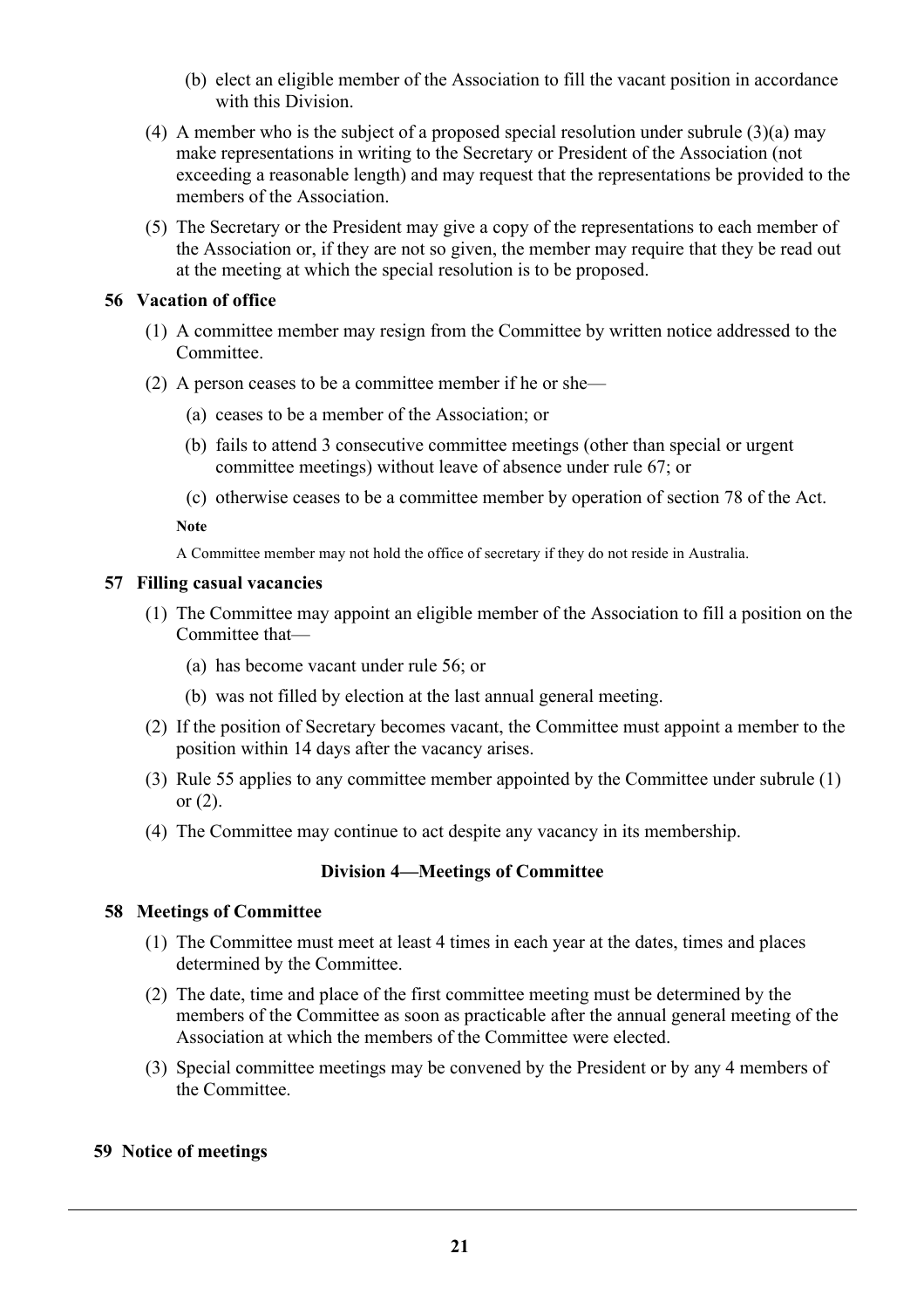- (1) Notice of each committee meeting must be given to each committee member no later than 7 days before the date of the meeting.
- (2) Notice may be given of more than one committee meeting at the same time.
- (3) The notice must state the date, time and place of the meeting.
- (4) If a special committee meeting is convened, the notice must include the general nature of the business to be conducted.
- (5) The only business that may be conducted at the meeting is the business for which the meeting is convened.

## **60 Urgent meetings**

- (1) In cases of urgency, a meeting can be held without notice being given in accordance with rule 59 provided that as much notice as practicable is given to each committee member by the quickest means practicable.
- (2) Any resolution made at the meeting must be passed by an absolute majority of the Committee.
- (3) The only business that may be conducted at an urgent meeting is the business for which the meeting is convened.

## **61 Procedure and order of business**

- (1) The procedure to be followed at a meeting of a Committee must be determined from time to time by the Committee.
- (2) The order of business may be determined by the members present at the meeting.

## **62 Use of technology**

- (1) A committee member who is not physically present at a committee meeting may participate in the meeting by the use of technology that allows that committee member and the committee members present at the meeting to clearly and simultaneously communicate with each other
- (2) For the purposes of this Part, a committee member participating in a committee meeting as permitted under subrule (1) is taken to be present at the meeting and, if the member votes at the meeting, is taken to have voted in person.

## **63 Quorum**

- (1) No business may be conducted at a Committee meeting unless a quorum is present.
- (2) The quorum for a committee meeting is the presence (in person or as allowed under rule 62) of a majority of the committee members holding office.
- (3) If a quorum is not present within 30 minutes after the notified commencement time of a committee meeting—
	- (a) in the case of a special meeting—the meeting lapses;
	- (b) in any other case—the meeting must be adjourned to a date no later than 14 days after the adjournment and notice of the time, date and place to which the meeting is adjourned must be given in accordance with rule 59.

## **64 Voting**

(1) On any question arising at a committee meeting, each committee member present at the meeting has one vote.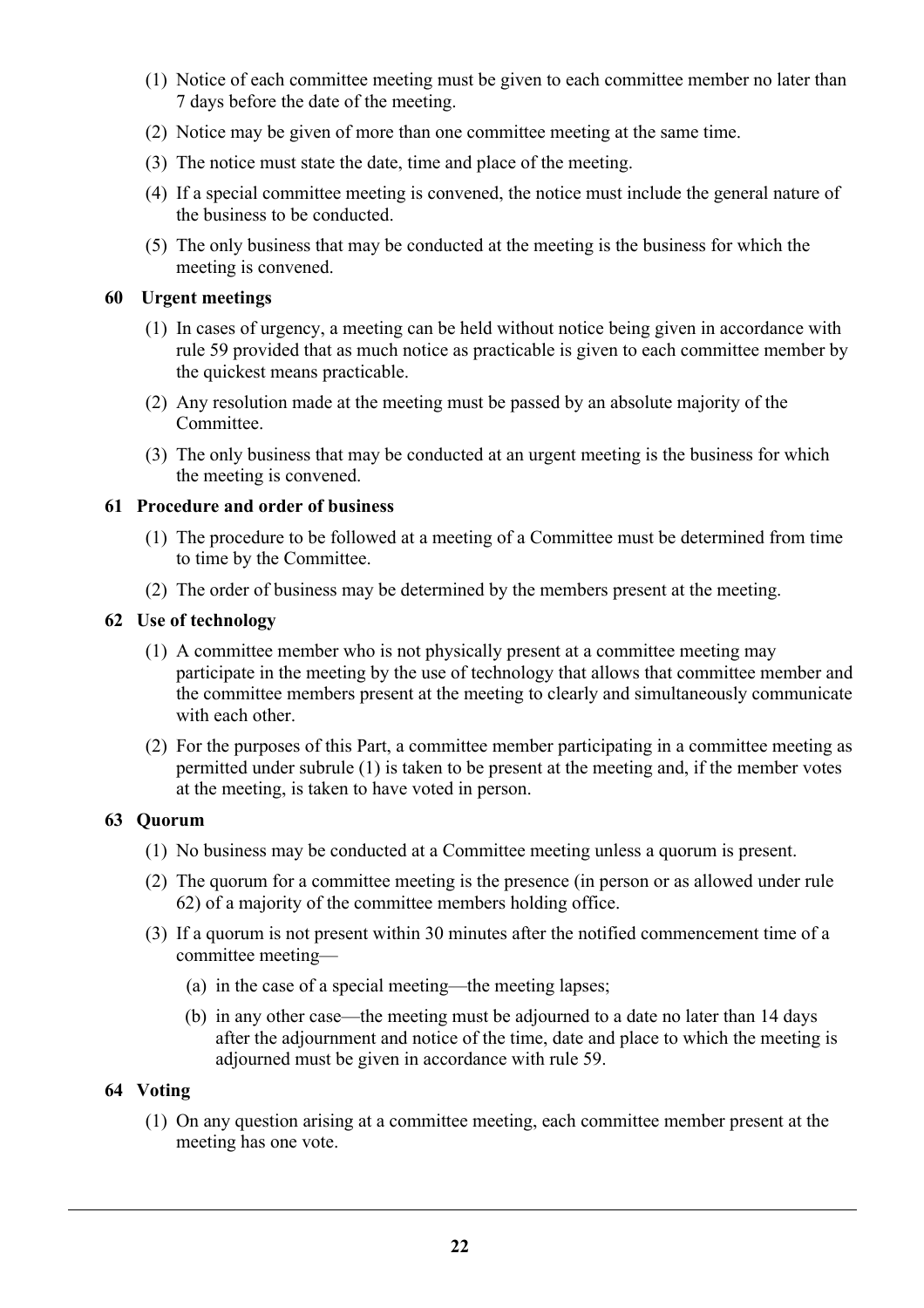- (2) A motion is carried if a majority of committee members present at the meeting vote in favour of the motion.
- (3) Subrule (2) does not apply to any motion or question which is required by these Rules to be passed by an absolute majority of the Committee.
- (4) If votes are divided equally on a question, the Chairperson of the meeting has a second or casting vote.
- (5) Voting by proxy is not permitted.

## **65 Conflict of interest**

- (1) A committee member who has a material personal interest in a matter being considered at a committee meeting must disclose the nature and extent of that interest to the Committee.
- (2) The member—
	- (a) must not be present while the matter is being considered at the meeting; and
	- (b) must not vote on the matter.

#### **Note**

Under section 81(3) of the Act, if there are insufficient committee members to form a quorum because a member who has a material personal interest is disqualified from voting on a matter, a general meeting may be called to deal with the matter.

- (3) This rule does not apply to a material personal interest—
	- (a) that exists only because the member belongs to a class of persons for whose benefit the Association is established; or
	- (b) that the member has in common with all, or a substantial proportion of, the members of the Association.

#### **66 Minutes of meeting**

- (1) The Committee must ensure that minutes are taken and kept of each committee meeting.
- (2) The minutes must record the following—
	- (a) the names of the members in attendance at the meeting;
	- (b) the business considered at the meeting;
	- (c) any resolution on which a vote is taken and the result of the vote;
	- (d) any material personal interest disclosed under rule 65.

## **67 Leave of absence**

- (1) The Committee may grant a committee member leave of absence from committee meetings for a period not exceeding 3 months.
- (2) The Committee must not grant leave of absence retrospectively unless it is satisfied that it was not feasible for the committee member to seek the leave in advance.

#### **PART 6—FINANCIAL MATTERS**

## **68 Source of funds**

The funds of the Association may be derived from joining fees, annual subscriptions, donations, fund-raising activities, grants, interest and any other sources approved by the Committee.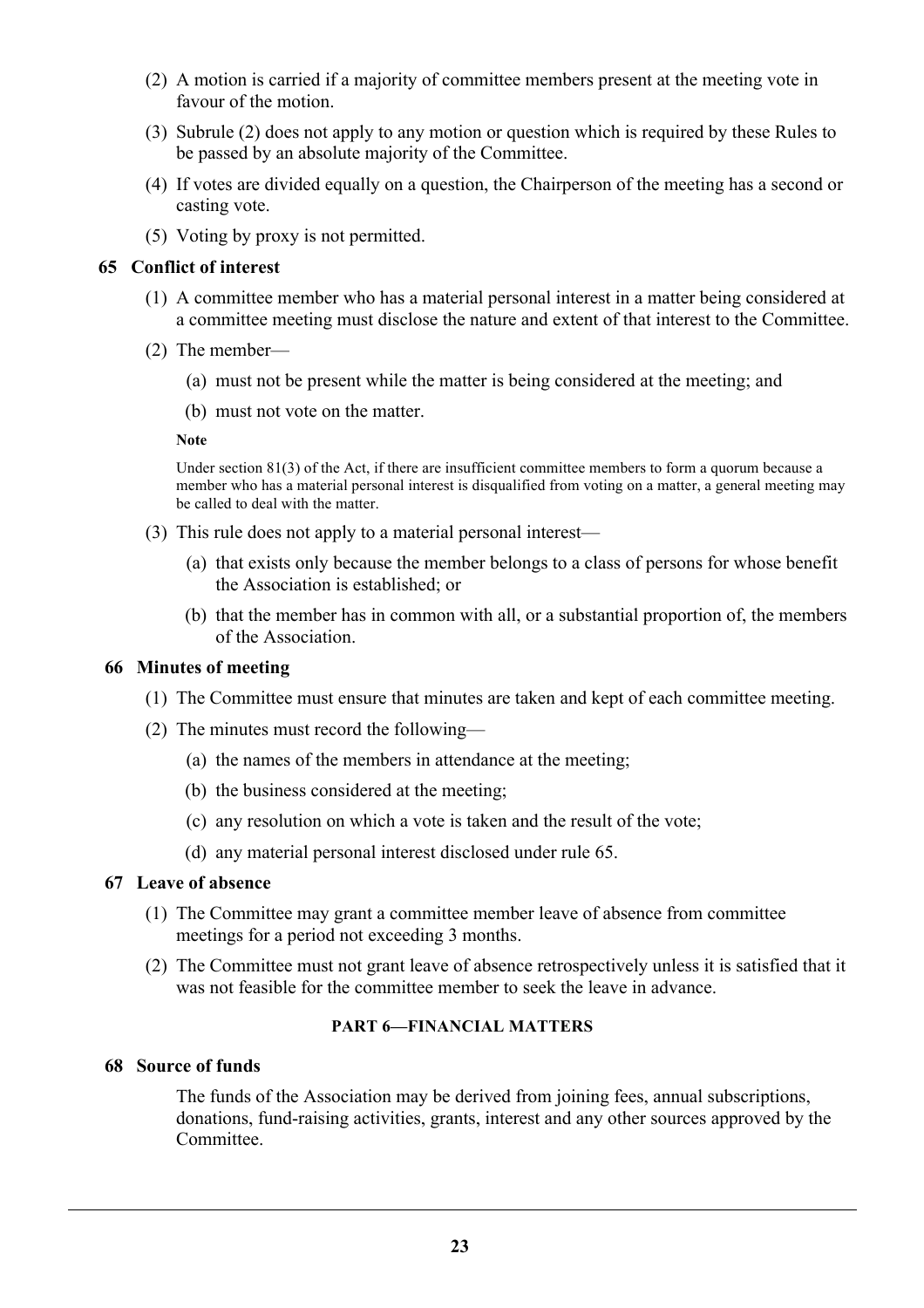## **69 Management of funds**

- (1) The Association must open an account with a financial institution from which all expenditure of the Association is made and into which all of the Association's revenue is deposited.
- (2) Subject to any restrictions imposed by a general meeting of the Association, the Committee may approve expenditure on behalf of the Association.
- (3) The Committee may authorise the Treasurer to expend funds on behalf of the Association (including by electronic funds transfer) up to a specified limit without requiring approval from the Committee for each item on which the funds are expended..
- (4) All cheques, drafts, bills of exchange, promissory notes and other negotiable instruments may be signed by one committee member.
- (5) All funds of the Association must be deposited into the financial account of the Association no later than 15 working days after receipt.
- (6) With the approval of the Committee, the Treasurer may maintain a cash float provided that all money paid from or paid into the float is accurately recorded at the time of the transaction.

## **70 Financial records**

- (1) The Association must keep financial records that—
	- (a) correctly record and explain its transactions, financial position and performance; and
	- (b) enable financial statements to be prepared as required by the Act.
- (2) The Association must retain the financial records for 7 years after the transactions covered by the records are completed.
- (3) The Treasurer must keep in his or her custody, or under his or her control—
	- (a) the financial records for the current financial year; and
	- (b) any other financial records as authorised by the Committee.

#### **71 Financial statements**

- (1) For each financial year, the Committee must ensure that the requirements under the Act relating to the financial statements of the Association are met.
- (2) Without limiting subrule (1), those requirements include—
	- (a) the preparation of the financial statements;
	- (b) if required, the review or auditing of the financial statements;
	- (c) the certification of the financial statements by the Committee;
	- (d) the submission of the financial statements to the annual general meeting of the Association;
	- (e) the lodgement with the Registrar of the financial statements and accompanying reports, certificates, statements and fee.

#### **PART 7—GENERAL MATTERS**

## **72 Common seal**

(1) The Association may have a common seal.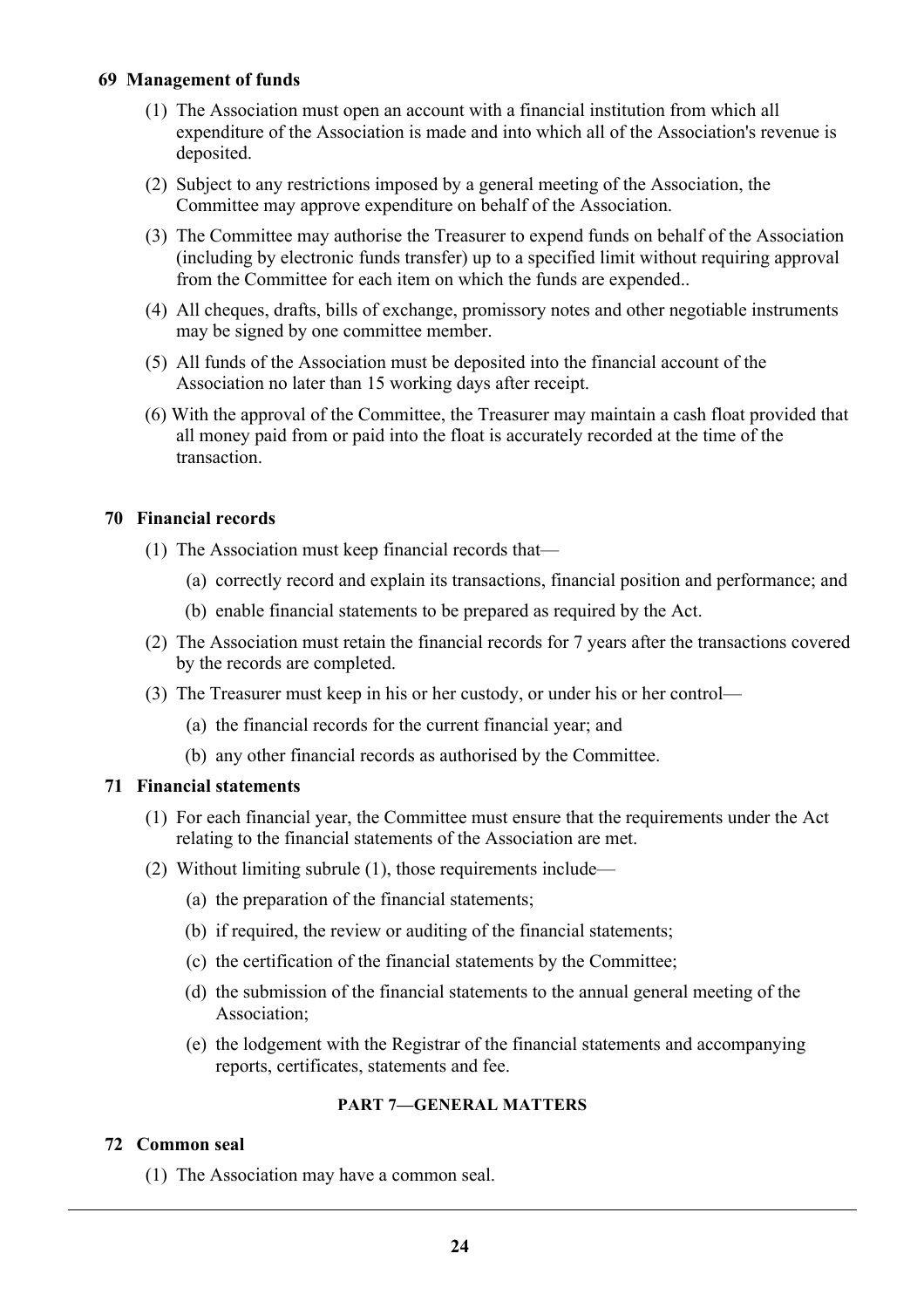- (2) If the Association has a common seal—
	- (a) the name of the Association must appear in legible characters on the common seal;
	- (b) a document may only be sealed with the common seal by the authority of the Committee and the sealing must be witnessed by the signatures of two committee members;
	- (c) the common seal must be kept in the custody of the Secretary.

## **73 Registered address**

The registered address of the Association is—

- (a) the address determined from time to time by resolution of the Committee; or
- (b) if the Committee has not determined an address to be the registered address the postal address of the Secretary.

## **74 Notice requirements**

- (1) Any notice required to be given to a member or a committee member under these Rules may be given—
	- (a) by handing the notice to the member personally; or
	- (b) by sending it by post to the member at the address recorded for the member on the register of members; or
	- (c) by email or facsimile transmission.
- (2) Subrule (1) does not apply to notice given under rule 60.
- (3) Any notice required to be given to the Association or the Committee may be given—
	- (a) by handing the notice to a member of the Committee; or
	- (b) by sending the notice by post to the registered address; or
	- (c) by leaving the notice at the registered address; or
	- (d) if the Committee determines that it is appropriate in the circumstances—
		- (i) by email to the email address of the Association or the Secretary; or
		- (ii) by facsimile transmission to the facsimile number of the Association.

## **75 Custody and inspection of books and records**

- (1) Members may on request inspect free of charge—
	- (a) the register of members;
	- (b) the minutes of general meetings;
	- (c) subject to subrule (2), the financial records, books, securities and any other relevant document of the Association, including minutes of Committee meetings.

**Note**

See note following rule 18 for details of access to the register of members.

- (2) The Committee may refuse to permit a member to inspect records of the Association that relate to confidential, personal, employment, commercial or legal matters or where to do so may be prejudicial to the interests of the Association.
- (3) The Committee must on request make copies of these rules available to members and applicants for membership free of charge.